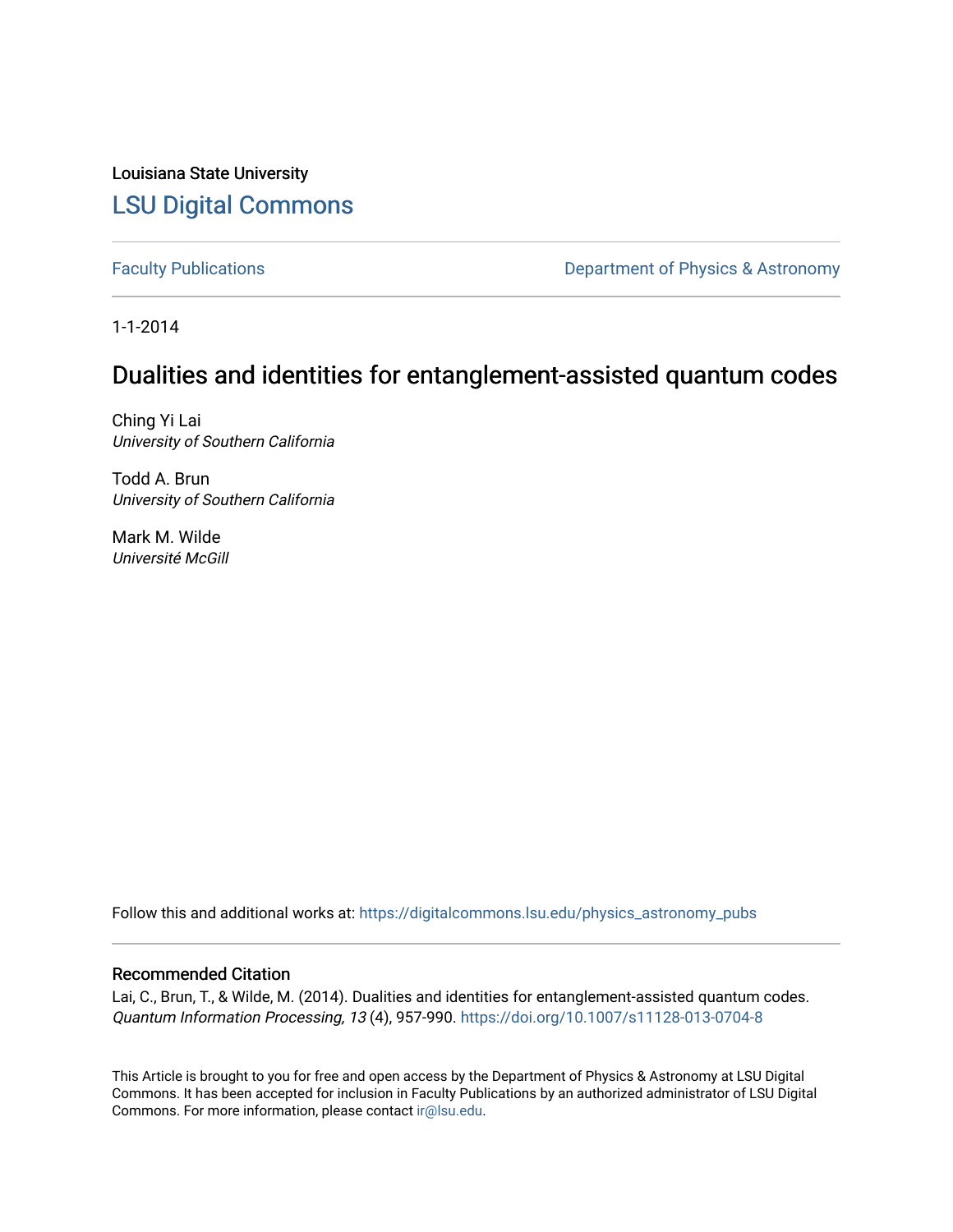# Dualities and Identities for Entanglement-Assisted Quantum Codes

Ching-Yi Lai · Todd A. Brun · Mark M. Wilde

Received: date / Accepted: date

Abstract The dual of an entanglement-assisted quantum error-correcting (EAQEC) code is the code resulting from exchanging the original code's information qubits with its ebits. To introduce this notion, we show how entanglement-assisted (EA) repetition codes and accumulator codes are dual to each other, much like their classical counterparts, and we give an explicit, general quantum shift-register circuit that encodes both classes of codes. We later show that our constructions are optimal, and this result completes our understanding of these dual classes of codes. We also establish the Gilbert-Varshamov bound and the Plotkin bound for EAQEC codes, and we use these to examine the existence of some EAQEC codes. Finally, we provide upper bounds on the block error probability when transmitting maximal-entanglement EAQEC codes over the depolarizing channel, and we derive variations of the hashing bound for EAQEC codes, which is a lower bound on the maximum rate at which reliable communication over Pauli channels is possible with the use of pre-shared entanglement.

Keywords quantum dual code · entanglement-assisted quantum error correction · MacWilliams identity · linear programming bound · entanglement-assisted repetition codes · entanglement-assisted accumulator codes · hashing bound

PACS 03.67.-a · 03.67.Pp

## 1 Introduction

The existence of quantum error correcting codes that have the ability to fight decoherence is one of the reasons why many believe that large-scale quantum computation and quantum communication will one day be possible [\[34,](#page-24-0) [37,](#page-24-1) [39,](#page-24-2) [13,](#page-24-3) [2,](#page-23-0) [19\]](#page-24-4). Quantum information can be protected against noise and decoherence by encoding it into quantum error-correcting codes, which introduce redundancy to the structure of quantum states.

Quantum stabilizer codes are an extensively analyzed class of quantum error-correcting codes, and they have many similarities with additive codes from classical error correction theory [\[6,](#page-23-1)7,14, [26\]](#page-24-6). In particular, a quantum code designer can produce quantum stabilizer codes from classical binary and quaternary self-orthogonal codes by means of the CSS and CRSS code constructions, respectively [\[8,](#page-23-3) [38,](#page-24-7) [6,](#page-23-1) [7\]](#page-23-2).

Entanglement-assisted quantum error correction is a paradigm for quantum error correction in which a sender and receiver are allowed to share entanglement before quantum communication begins [\[5\]](#page-23-4). An  $[[n, k, d; c]]$  EAQEC code encodes k information qubits into n channel qubits with the help of c pairs of maximally-entangled Bell states. The code can correct up to  $\lfloor \frac{d-1}{2} \rfloor$  errors acting on the n channel qubits,

Ching-Yi Lai and Todd A. Brun are with the Communication Sciences Institute, Electrical Engineering Department, University of Southern California, Los Angeles, California, USA 90089. E-mail: laiching@usc.edu and tbrun@usc.edu · Mark M. Wilde was with the School of Computer Science, McGill University, Montreal, Quebec, Canada H3A 2A7 when this research was conducted. He is now with the Hearne Institute for Theoretical Physics, the Department of Physics and Astronomy, and the Center for Computation and Technology at Louisiana State University, Baton Rouge, Louisiana 70803, USA E-mail: mwilde@gmail.com.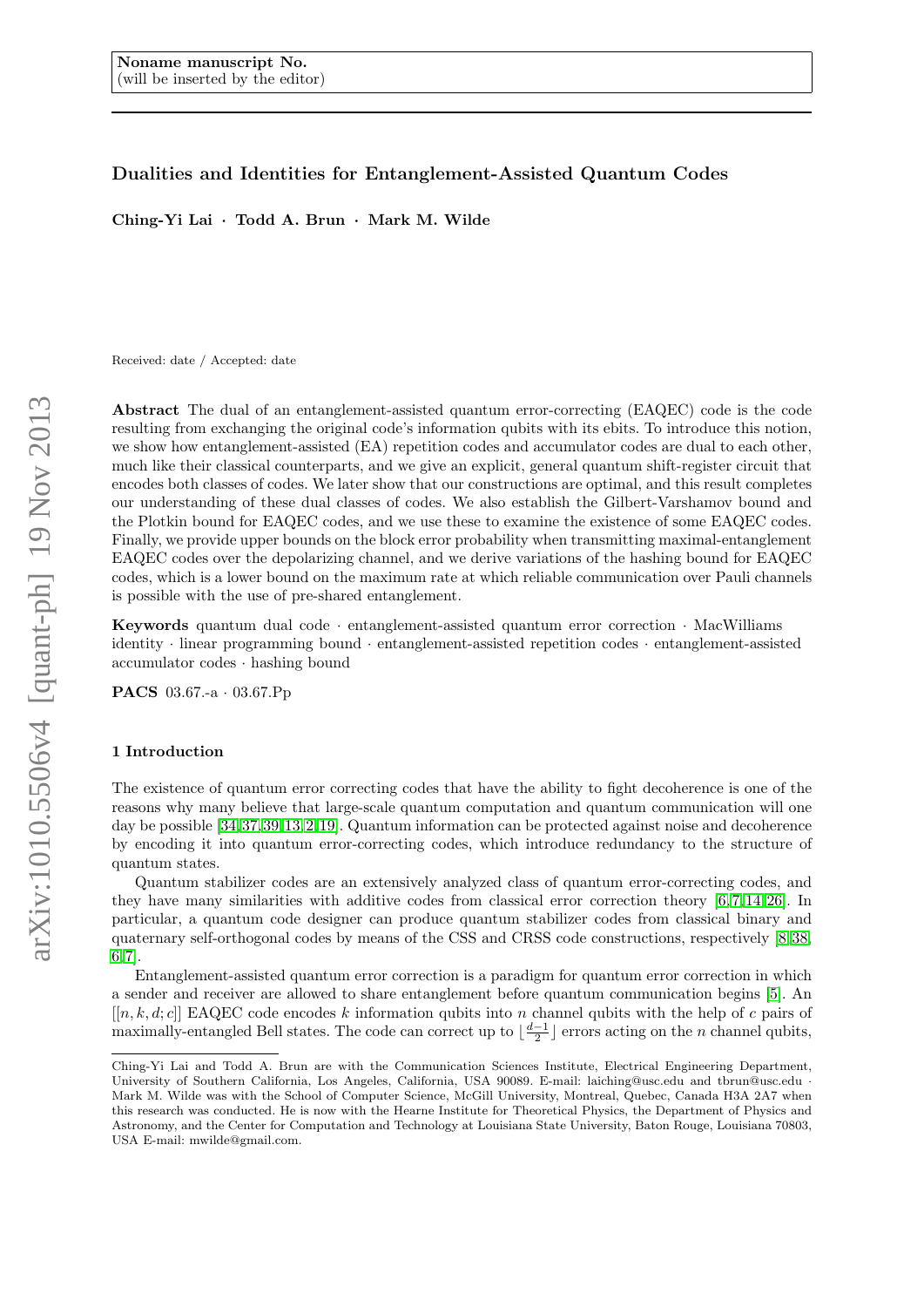where  $d$  is the minimum distance of the code. Standard stabilizer codes are a special case of EAQEC codes with  $c = 0$ , and we use the notation  $[[n, k, d]]$  for such codes.

It has been shown that EAQEC codes have some advantages over standard stabilizer codes. For example, only a dual-containing classical linear quaternary code can be transformed into a standard stabilizer code, but any classical linear quaternary code can be transformed into an EAQEC code. Also, EA quantum LDPC codes with girth greater than or equal to six can be constructed, and they have good performance [\[16,](#page-24-8) [17\]](#page-24-9). Properties of EAQEC codes and their applications can be found in Refs. [\[44,](#page-24-10) [45,](#page-24-11) [40,](#page-24-12) [20,](#page-24-13) [21\]](#page-24-14).

The MacWilliams identity for quantum codes connects the weight enumerator of a classical quaternary self-orthogonal code associated with the quantum code to the weight enumerator of its dual code [\[33,](#page-24-15) [28,](#page-24-16) [29,](#page-24-17) [1\]](#page-23-5). This type of MacWilliams identity for quantum stabilizer codes can be directly obtained by applying the Poisson summation formula from the theory of orthogonal groups [\[22\]](#page-24-18). However, the orthogonal group of a stabilizer group with respect to the symplectic inner product (which will be defined below) does not define another quantum stabilizer code. So this is not a duality between codes in the usual quantum case.

Lai et al. defined a duality between entanglement-assisted quantum error-correcting codes based on the theory of orthogonal groups [\[22\]](#page-24-18). This duality is very similar to the classical notion of duality, because the orthogonal group of an EA quantum code also forms a nontrivial EA quantum code.

This paper builds on and extends the results presented in Ref. [\[22\]](#page-24-18), giving a more detailed exposition and including additional related topics:

- We demonstrate the duality discussed above with the example of repetition and accumulator EAQEC codes, together with their encoding circuits. Lai and Brun recently constructed a family of EA repetition codes with parameters  $[[n, 1, n; n - 1]]$  for n odd [\[20\]](#page-24-13). Herein we produce a family of  $[[n, 1, n-1; n-1]]$  $[[n, 1, n-1; n-1]]$  $[[n, 1, n-1; n-1]]$  EA repetition codes for n even, which we prove to be optimal,<sup>1</sup> thus completing the family of EA repetition codes for any  $n$ .
- By exploiting the linear programming bound derived from the MacWilliams identity for EAQEC codes [\[22\]](#page-24-18), we can now show that several code parameters proposed in Ref. [\[20\]](#page-24-13) are optimal.
- We establish the Gilbert-Varshamov bound for EAQEC codes, proving the existence of EAQEC codes with certain parameter values.
- We also derive the quantum version of the Plotkin bound [\[24\]](#page-24-19), which is tight for codes with small  $k$ and maximal entanglement.
- The table of upper and lower bounds on the highest achievable minimum distance of any maximalentanglement EAQEC code for  $n \leq 15$  in [\[22\]](#page-24-18) is established by combining the linear programming bounds [\[22\]](#page-24-18) with the existence of some EAQEC codes established in this paper.
- The weight enumerator of a classical code gives an upper bound on the block error probability when transmitting coded bits through a binary symmetric channel [\[30,](#page-24-20) [25\]](#page-24-21). Since maximal-entanglement EAQEC codes have many similarities with classical codes [\[20,](#page-24-13) [40\]](#page-24-12), we can find an upper bound on the block error probability when transmitting coded quantum information through the depolarizing channel, and this derivation is similar to the classical derivation [\[30\]](#page-24-20). We also exploit this result to find an upper bound on the expected block error probability when decoding a random maximalentanglement EAQEC code.
- The hashing bound of a quantum channel is an achievable rate for reliable quantum communication [\[2\]](#page-23-0), and it has a simple form for Pauli channels. We first review a simple proof of the hashing bound for stabilizer codes [\[35\]](#page-24-22) and then derive variations of the hashing bound for EAQEC codes. The proof exploits the method of random stabilizer coding.

We organize this paper as follows. We first review the basics of EAQEC codes and give the definition of the dual of an EAQEC code, and we explain this notion with the example of the dual repetition and accumulator EAQEC codes. We follow the terminology and notations of EAQEC codes used in Ref. [\[20\]](#page-24-13). For details, we point the reader to Refs. [\[5,](#page-23-4) [20\]](#page-24-13). We review and study the duality, the MacWilliams identity, and the linear programming bound for EAQEC codes in Section [3.](#page-4-0) In Section [4,](#page-8-0) we begin with the Gilbert-Varshamov bound for EAQEC codes. We then describe the construction of  $[[n, 1, n-1; n-1]]$ EA repetition codes for n even and prove other results about the existence of EAQEC codes, including

<span id="page-2-0"></span><sup>&</sup>lt;sup>1</sup> An  $[[n, k, d; c]]$  EAQEC code is optimal in the sense that d is the highest achievable minimum distance for given parameters  $n, k$ , and  $c$ .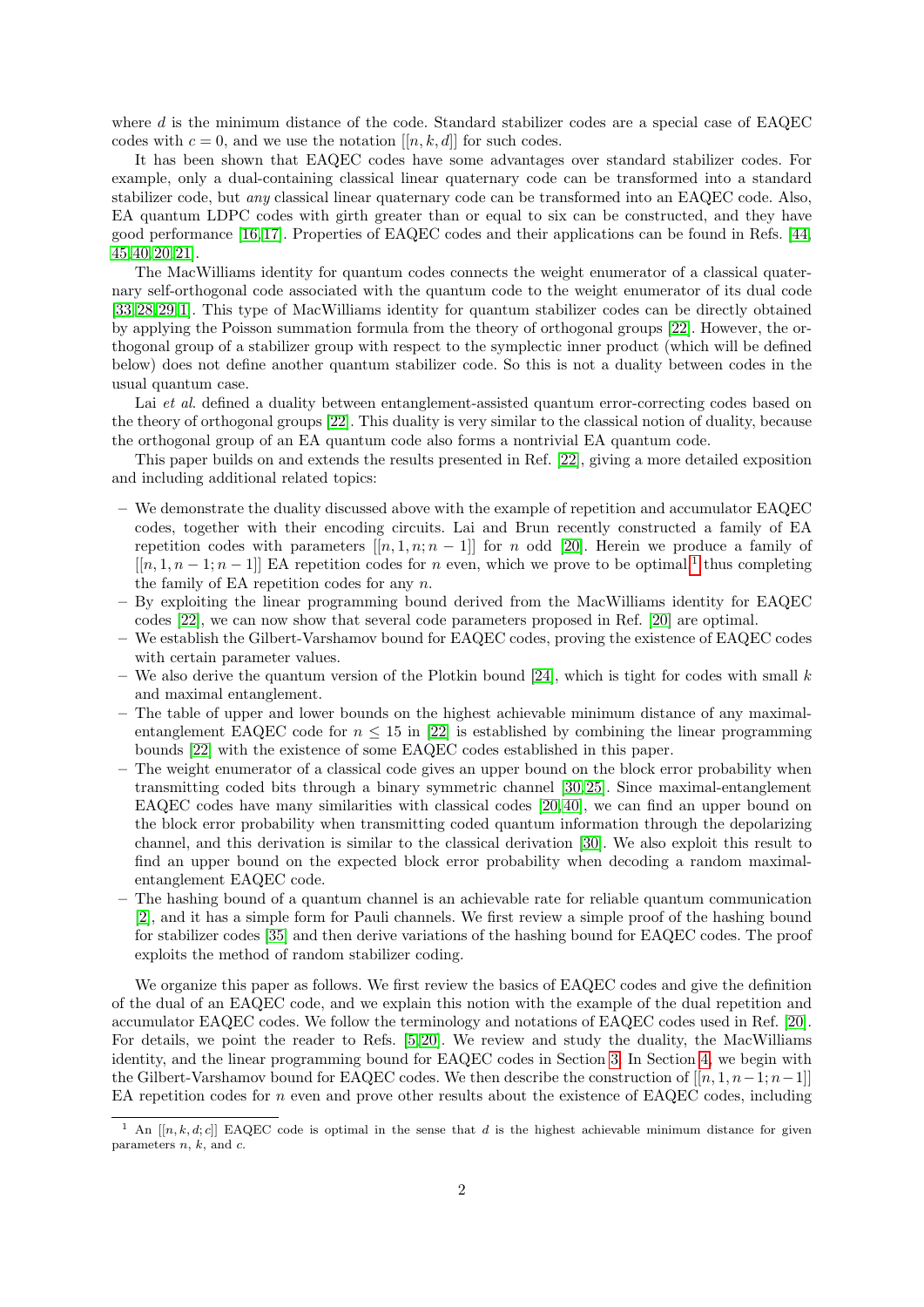the EA Plotkin bound. Section [5](#page-14-0) details an upper bound on the block error probability under maximumlikelihood decoding, and Section [6](#page-18-0) summarizes variations of hashing bounds for EAQEC codes over Pauli channels. The final section concludes with a summary and open questions for future research.

# 2 Preliminaries

We begin with some notation. The Pauli matrices

$$
I = \begin{bmatrix} 1 & 0 \\ 0 & 1 \end{bmatrix}, X = \begin{bmatrix} 0 & 1 \\ 1 & 0 \end{bmatrix}, Y = \begin{bmatrix} 0 & -i \\ i & 0 \end{bmatrix}, Z = \begin{bmatrix} 1 & 0 \\ 0 & -1 \end{bmatrix}
$$

form a basis for the space of linear operators which act on a two-dimensional single-qubit state space. Let

$$
\mathcal{G}_n = \{eM_1 \otimes \cdots \otimes M_n : M_j \in \{I, X, Y, Z\}, e \in \{\pm 1, \pm i\}\}
$$

be the *n*-fold Pauli group. Any element  $g = eM_1 \otimes \cdots \otimes M_n \in \mathcal{G}_n$  can be expressed as  $g = e'X^u Z^v$ , where  $e' \in {\pm 1, \pm i}$ ;  $u = (u_1 \cdots u_n)$  and  $v = (v_1 \cdots v_n)$  are two binary *n*-tuples defined as follows. If  $M_j$ is I, X, Z, or Y, then  $(u_i, v_j) = (0, 0), (1, 0), (0, 1),$  or  $(1, 1)$ , respectively. The weight wt $(g)$  of g is the number of operators  $M_j$  that are not equal to the identity operator I. We use the notation  $X_j$ ,  $Y_j$ , or  $Z_j$  to denote a Pauli operator which acts on qubit number j. Since the overall phase of a quantum state is not important, we consider the quotient of the Pauli group by its center  $\bar{\mathcal{G}}_n = \mathcal{G}_n/\{\pm 1, \pm i\}$ , which is an Abelian group and can be generated by a set of 2n independent generators. For  $g_1 = X^{u_1}Z^{v_1}$ ,  $g_2 = X^{u_2} Z^{v_2} \in \bar{\mathcal{G}}_n$ , the symplectic inner product  $*$  in  $\bar{\mathcal{G}}_n$  is defined by

$$
g_1 * g_2 = u_1 \cdot v_2 + u_2 \cdot v_1 \mod 2,
$$

where  $\cdot$  is the usual inner product for binary *n*-tuples. Note that  $*$  is commutative. We define a map  $\phi$ :  $\mathcal{G}_n \to \bar{\mathcal{G}}_n$  by  $\phi\left(eX^u Z^v\right) = X^u Z^v$ . For  $g, h \in \mathcal{G}_n$ ,  $\phi(g) * \phi(h) = 0$  if g and h commute, and  $\phi(g) * \phi(h) = 1$ , otherwise. The orthogonal group of a subgroup V of  $\mathcal{G}_n$  with respect to  $*$  is

$$
V^{\perp} = \{ g \in \bar{\mathcal{G}}_n : g * h = 0, \forall h \in V \}.
$$

For example, consider a stabilizer subgroup S of  $\mathcal{G}_n$  and its normalizer group  $N(\mathcal{S})$ . Then the orthogonal group of  $\phi(S)$  is  $(\phi(S))^{\perp} = \phi(N(S)).$ 

An  $[[n, k, d]]$  stabilizer code is a 2<sup>k</sup>-dimensional subspace of the *n*-qubit Hilbert space  $\mathcal{H}^{\otimes n}$ , and is the joint +1-eigenspace of  $n - k$  independent generators of a stabilizer subgroup S of  $\bar{G}_n$ . The minimum distance d is the minimum weight of any element in  $\phi(N(S)) \setminus \phi(S)$ .

We review some basics of EAQEC codes [\[5,](#page-23-4)20]. Suppose Alice and Bob share c maximally-entangled pairs  $|\Phi_+\rangle_{AB} = \frac{1}{\sqrt{2}}$  $\frac{1}{2}$  ( $|00\rangle + |11\rangle$ ). Such a shared pair is called an *ebit*. Alice encodes a *k*-qubit state  $|\phi\rangle$  by using an  $\tilde{[[n, k, d, c]]}$  EAQEC code with a *Clifford encoder U*, and then sends her *n* qubits (k information qubits,  $n-k-c$  ancilla qubits, and c ebits) to Bob. A Clifford operator is a unitary operator that maps elements  $\bar{\mathcal{G}}_n$  to elements of  $\bar{\mathcal{G}}_n$  under unitary conjugation. Alice applies this encoder to her k information qubits, c shares of entangled pairs, and  $n - k - c$  ancilla qubits prepared in the state  $|0\rangle$ , for a total of n qubits on her side. We assume that Bob's qubits suffer no errors since they do not pass through the noisy channel. (The minimum distance  $d$  will be defined later.) Suppose the initial state is  $|\phi\rangle |\Phi_+\rangle_{AB}^{\otimes c} |0\rangle^{\otimes n-k-c}$ . Let  $g_j = UZ_jU^{\dagger}$  and  $h_j = UX_jU^{\dagger}$  for  $j = 1, \dots, n$  in  $\bar{\mathcal{G}}_n$ . The encoded state  $U\ket{\phi}\ket{\Phi_+\}_{AB}^{\otimes c}\ket{0}^{\otimes n-k-c}$  has a set of stabilizer generators

$$
\{g_{k+1}^A \otimes Z_{k+1}^B, \cdots, g_{k+c}^A \otimes Z_{k+c}^B, g_{k+c+1}^A \otimes I^B, \cdots, g_n^A \otimes I^B, h_{k+1}^A \otimes X_{k+1}^B, \cdots, h_{k+c}^A \otimes X_{k+c}^B\}
$$

in  $\bar{\mathcal{G}}_{n+c}$ , where the superscript A or B indicates that the operator acts on the qubits of Alice or Bob, respectively. The case where noise occurs on the ebits was considered in Refs. [\[31,](#page-24-23) [40,](#page-24-12) [21\]](#page-24-14).

The simplified stabilizer subgroup  $\mathcal{S}'$  of  $\bar{\mathcal{G}}_n$  is

$$
\mathcal{S}'=\langle g_{k+1},\cdots,g_{k+c},h_{k+1},\cdots,h_{k+c},g_{k+c+1},\cdots,g_n\rangle.
$$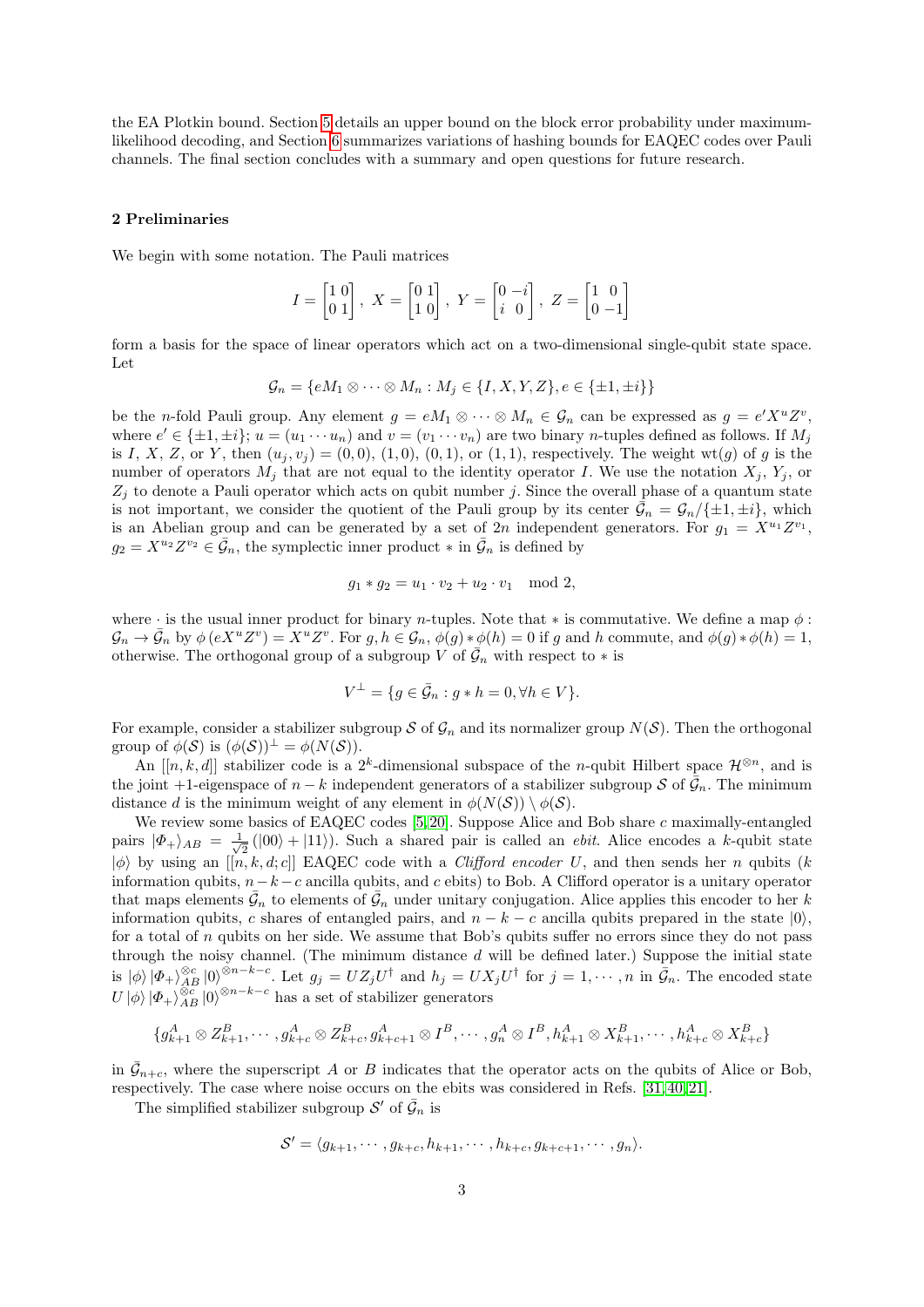

<span id="page-4-1"></span>Fig. 1 (a) The encoder for a  $[[9,1,9,8]]$  EA repetition code consists of a periodic cascade of CNOT gates. The encoder for arbitrary  $[[n, 1, n; n-1]]$  EA repetition codes extends naturally from this design. We can implement these encoders with a simple quantum shift-register circuit that uses only one memory qubit [\[42\]](#page-24-24). (b) Considering the circuit in (a) but changing the information qubit to an ebit and all of the ebits to information qubits gives the encoder for the dual of the EA repetition code, namely, the  $[[9, 8, 2, 1]]$  EA accumulator code. This circuit naturally extends to encode the  $[[n, n-1, 2, 1]]$ EA accumulator codes. Simple variations of the above circuit encode the even n repetition and accumulator EAQEC codes, and we discuss them in Section [4.2.](#page-8-1)

Note that the commutation relations are as follows:

$$
g_i * g_j = 0 \text{ for } i \neq j,
$$
\n<sup>(1)</sup>

$$
h_i * h_j = 0 \text{ for } i \neq j,
$$
\n<sup>(2)</sup>

$$
g_i * h_j = 0 \text{ for } i \neq j,
$$
\n<sup>(3)</sup>

$$
g_i * h_i = 1 \text{ for all } i. \tag{4}
$$

We say that  $g_i$  and  $h_i$  are symplectic partners for  $i = 1, \dots, k + c$ . The logical subgroup  $\mathcal L$  of  $\bar{\mathcal G}_n$  of the encoded state is

$$
\mathcal{L} = \langle g_1, \cdots, g_k, h_1, \cdots, h_k \rangle.
$$

The symplectic subgroup  $S_S$  of S' is the subgroup generated by the c pairs of symplectic partners of S':

$$
\mathcal{S}_S = \langle g_{k+1}, \cdots, g_{k+c}, h_{k+1}, \cdots, h_{k+c} \rangle
$$

The isotropic subgroup  $S_I$  of S' is the subgroup generated by the generators  $g_i$  of S' such that  $g_i * g = 0$ for all  $g$  in  $S'$ :

$$
\mathcal{S}_I = \langle g_{k+c+1}, \cdots, g_n \rangle.
$$

Notice that  $S' = S_S \times S_I$  in  $\bar{G}_n$ . The minimum distance d of the EAQEC code is the minimum weight of any element in  $(\phi(S'))^{\perp} \setminus \phi(S_I)$ .

# <span id="page-4-0"></span>3 Duality in Entanglement-Assisted Quantum Codes

3.1 The Dual of an Entanglement Assisted Quantum Code

The dual of an  $[[n, k, d; c]]$  EAQEC code, defined by a simplified stabilizer group  $S' = S_S \times S_I$  and a logical group L, is the  $[[n, c, d';k]]$  EAQEC code with  $\mathcal{L} \times \mathcal{S}_I$  being the simplified stabilizer group and  $S_S$  being the logical group for some minimum distance  $d'$  [\[22\]](#page-24-18).

When  $c = 0$ , the code is a standard stabilizer code. This case is not a concern of this paper.

When  $c = n - k$ , we call such a code a maximal-entanglement EAQEC code. In this case,  $S<sub>I</sub>$  is the trivial group that contains only the identity, and the simplified stabilizer group is  $S<sub>S</sub>$ . Its dual code is a maximal-entanglement EAQEC code defined by the logical group  $\mathcal{L}$ . As an example, consider the class of  $[[n, 1, n; n-1]]$  EA repetition codes for n odd [\[20\]](#page-24-13). The two logical operators for the one logical qubit of this code are as follows:

<span id="page-4-2"></span>
$$
\begin{array}{c}\nX \ X \ X \ \cdots \ X \ X \\
Z \ Z \ Z \ \cdots \ Z \ Z\n\end{array} \tag{5}
$$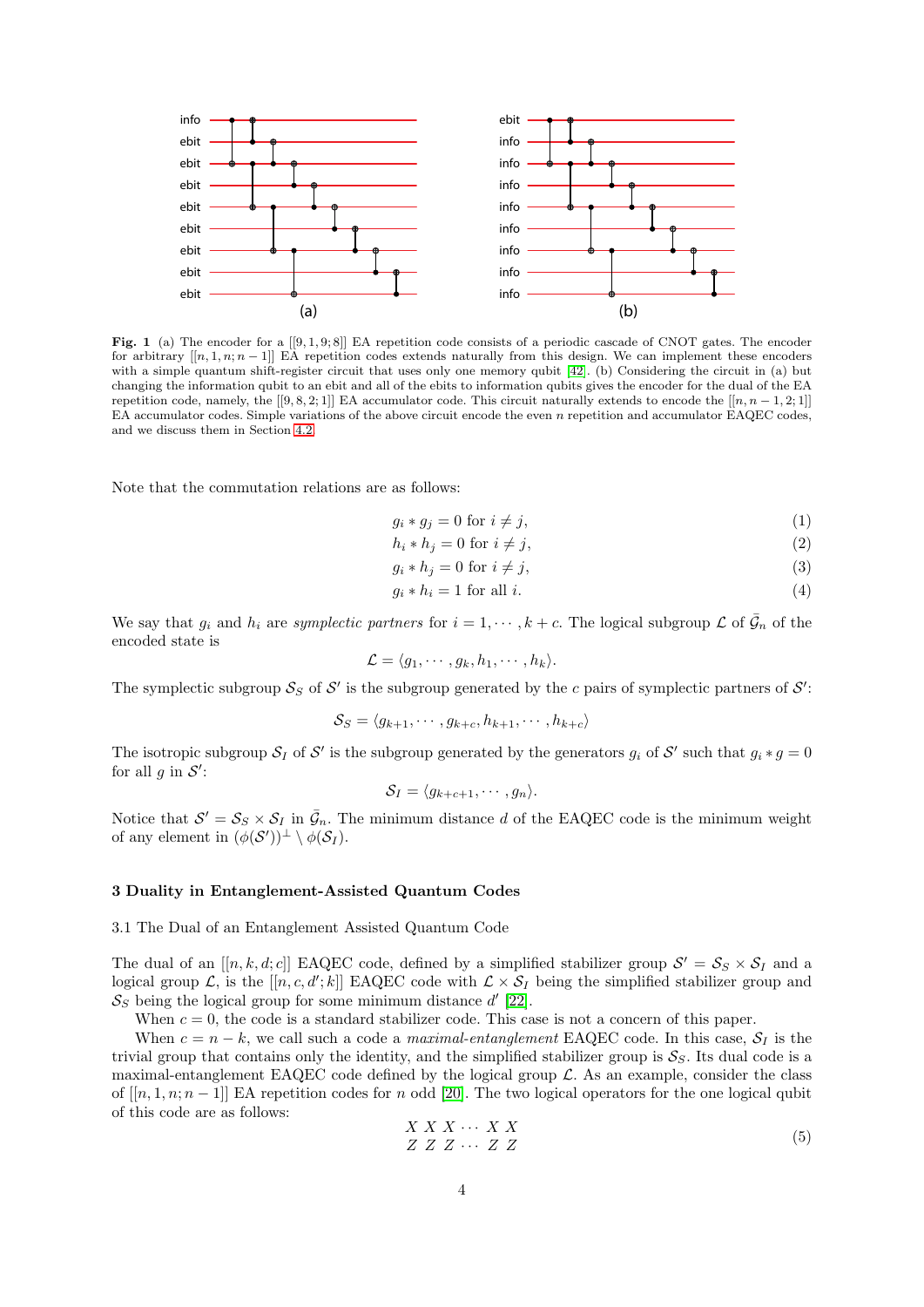The simplified stabilizer generators are as follows:

<span id="page-5-0"></span>
$$
Z Z I \cdots I I
$$
  
\n
$$
I Z Z \cdots I I
$$
  
\n
$$
\vdots \qquad \vdots \qquad \vdots
$$
  
\n
$$
I I I \cdots Z Z
$$
  
\n
$$
X X I \cdots I I
$$
  
\n
$$
I X X \cdots I I
$$
  
\n
$$
\vdots \qquad \vdots \qquad \vdots
$$
  
\n
$$
I I I \cdots X X
$$
  
\n(6)

One can determine the symplectic pairs by performing a symplectic Gram-Schmidt orthogonalization of the above operators [\[41\]](#page-24-25). If we interchange the roles of the stabilizer subgroup and the logical operator subgroup, we obtain an  $[[n, n-1, 2; 1]]$  EA accumulator code.

To make this more precise, consider the encoding circuits in Figure [1.](#page-4-1) The circuit in Figure  $1(a)$  is the encoder of a  $[[9, 1, 9; 8]]$  EA repetition code. Swapping the information qubit for an ebit and all of the ebits for information qubits gives the encoder of Figure [1\(](#page-4-1)b), which encodes a [[9, 8, 2; 1]] EA accumulator code. To illustrate that the circuit is working as expected, let us consider it acting on the first five qubits only (just to simplify the analysis). Inputting the following two operators at the information qubit slot

$$
\begin{array}{c}\nX \, I \, I \, I \, I \\
Z \, I \, I \, I \, I\n\end{array}
$$

gives the following two logical operators:

$$
\begin{array}{c}\nX \; X \; X \; X \; X \\
Z \; Z \; Z \; Z \; Z \end{array}
$$

and these operators match the form of the logical operators for the repetition code in [\(5\)](#page-4-2). Inputting the following operators at the ebit slots

$$
\begin{array}{c|cc} IX & I & I & I \\ I & Z & I & I & I \\ \hline I & I & X & I & I \\ \hline I & I & Z & I & I \\ \hline I & I & I & Z & I \\ \hline I & I & I & I & Z \\ \end{array}
$$
\n
$$
\begin{array}{c|cc} X & X & I & I & I \\ X & I & I & I & Z \\ \end{array}
$$
\n
$$
\begin{array}{c|cc} X & X & I & I & I \\ \hline Z & Z & Z & Z \\ \end{array}
$$
\n
$$
\begin{array}{c|cc} X & X & X & X & I \\ \hline I & I & X & X & I \\ \end{array}
$$

which we can transform by row operations to be the same as the operators in  $(6)$ .

3.2 The MacWilliams Identity

gives the following operators

The MacWilliams identity for general quantum codes can be obtained by applying the Poisson summation formula from the theory of orthogonal groups [\[18,](#page-24-26) [22\]](#page-24-18). We restate Theorem 2 and Corollary 3 in [\[22\]](#page-24-18) here.

 $I$   $I$   $Z$   $Z$   $I$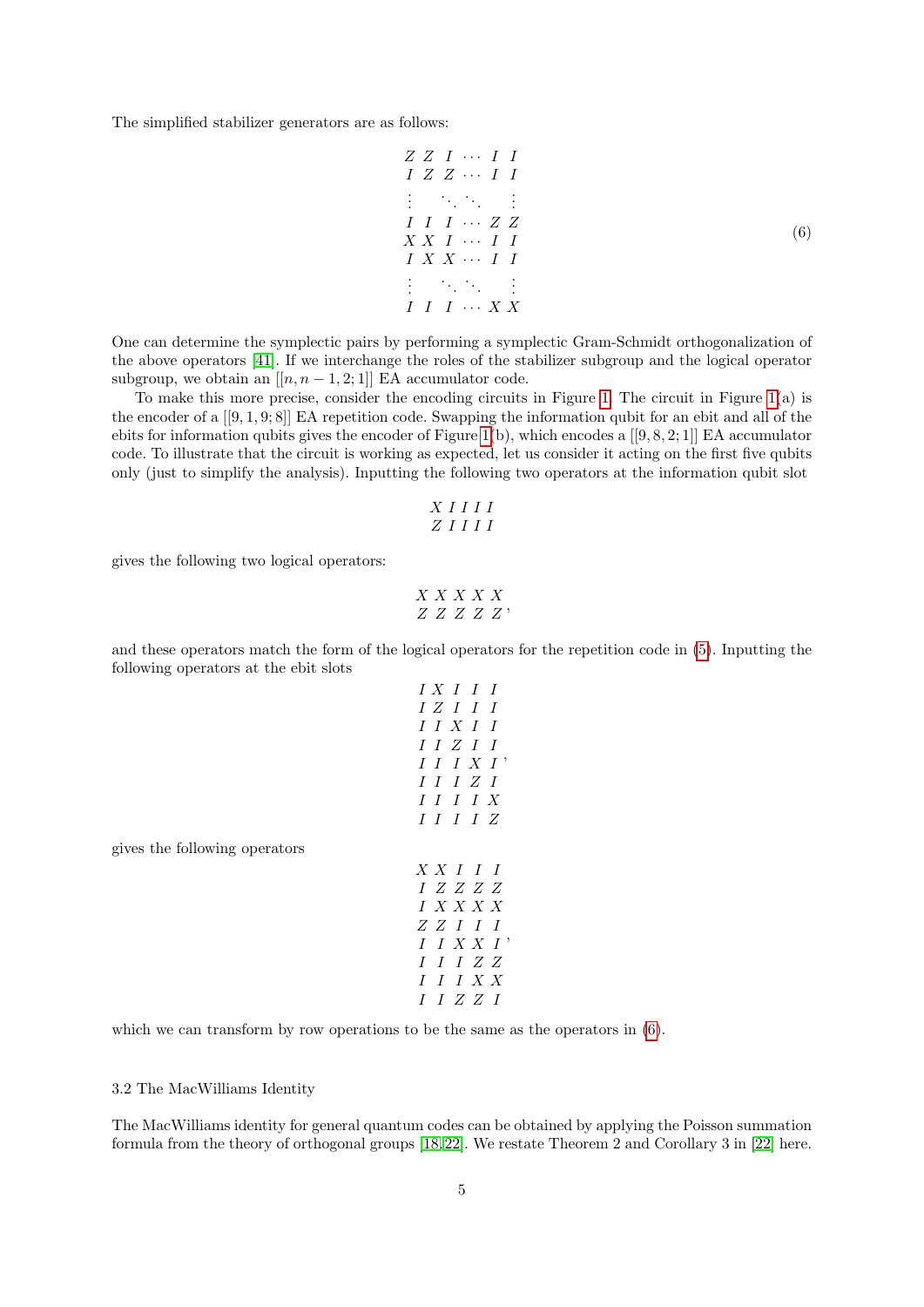Theorem 1 (Theorem 2 of [\[22\]](#page-24-18)) Suppose

$$
W_V(x,y) = \sum_{w=0}^{n} B_w x^{n-w} y^w
$$

and

$$
W_{V^{\perp}}(x,y) = \sum_{w'=0}^{n} A_{w'} x^{n-w'} y^{w'}
$$

are the weight enumerators of subgroup V of  $\bar{G}_n$  and its orthogonal group  $V^{\perp}$  in  $\bar{G}_n$ , respectively. Then

$$
W_V(x,y) = \frac{1}{|V^\perp|} W_{V^\perp}(x+3y,x-y),\tag{7}
$$

or

$$
B_w = \frac{1}{|V^\perp|} \sum_{w'=0}^n P_w(w', n) A_{w'}, \quad \text{for } w = 0, \cdots, n,
$$
\n(8)

where  $P_w(w', n) = \sum_{u=0}^{w} (-1)^u 3^{w-u} {w' \choose u}$  $\binom{w'}{u}\binom{n-w'}{w-u}$  $\binom{n-w}{w-u}$  is the Krawtchouk polynomial [\[24\]](#page-24-19).

<span id="page-6-2"></span>Corollary 1 (Corollary 3 of [\[22\]](#page-24-18)) The MacWilliams identities for EAQEC codes are as follows:

$$
W_{\mathcal{L}\times\mathcal{S}_I}(x,y) = \frac{1}{|\mathcal{S}_S \times \mathcal{S}_I|} W_{\mathcal{S}_S \times \mathcal{S}_I}(x+3y,x-y),\tag{9}
$$

<span id="page-6-1"></span><span id="page-6-0"></span>
$$
W_{\mathcal{S}_I}(x,y) = \frac{1}{|\mathcal{L} \times \mathcal{S}_S \times \mathcal{S}_I|} W_{\mathcal{L} \times \mathcal{S}_S \times \mathcal{S}_I}(x+3y,x-y). \tag{10}
$$

In the case of maximal-entanglement EAQEC codes,  $S_I$  is the trivial group and there is no degeneracy. If we exchange the roles of  $S_S$  and  $\mathcal{L}$ , we obtain an  $[[n, n - k, d';k]]$  EAQEC code, which is the dual of the original  $[[n, k, d; n - k]]$  EAQEC code. The minimum distance d' of this  $[[n, n - k, d'; k]]$  EAQEC code is the minimum weight of a nontrivial element in  $\mathcal{L}^{\perp} = \mathcal{S}_S$ . Thus d' can be determined from the MacWilliams identity and the weight enumerator of the  $[[n, k, d; n-k]]$  EAQEC code, as in the following example.

**Example 1** The dual of the  $[[n, 1, n; n-1]]$  repetition code is the  $[[n, n-1, 2; 1]]$  accumulator code whenever n is odd. The coefficients of  $W_c(x, y) = \sum_{w=0}^n B_w x^{n-w} y^w$  for the odd-n  $[[n, 1, n; n-1]]$  repetition code are  $B_{(n)} \triangleq (B_0, \dots, B_n) = (1, 0, 0, \dots, 0, 3)$ . Let  $A_{(n)} = (A_0, \dots, A_n)$ . Using the MacWilliams identity, we obtain the weight enumerators  $W_{\mathcal{S}_{S}}(x,y) = \sum_{w=0}^{n} A_w x^{n-w} y^w$  of these dual EAQEC codes:

$$
A_{(3)} = (1, 0, 9, 6),
$$
  
\n
$$
B_{(3)} = (1, 0, 0, 3),
$$
  
\n
$$
A_{(5)} = (1, 0, 30, 60, 105, 60),
$$
  
\n
$$
B_{(5)} = (1, 0, 0, 0, 0, 3),
$$
  
\n
$$
A_{(7)} = (1, 0, 63, 210, 735, 1260, 1281, 546),
$$
  
\n
$$
B_{(7)} = (1, 0, 0, 0, 0, 0, 0, 3),
$$
  
\n
$$
A_{(9)} = (1, 0, 108, 504, 2646, 7560, 15372,
$$
  
\n
$$
19656, 14769, 4920),
$$
  
\n
$$
B_{(9)} = (1, 0, 0, 0, 0, 0, 0, 0, 3),
$$
  
\n
$$
A_{(11)} = (1, 0, 165, 990, 6930, 27720, 84546,
$$
  
\n
$$
180180, 270765, 270600, 162393, 44286),
$$
  
\n
$$
B_{(11)} = (1, 0, 0, 0, 0, 0, 0, 0, 0, 0, 0, 3).
$$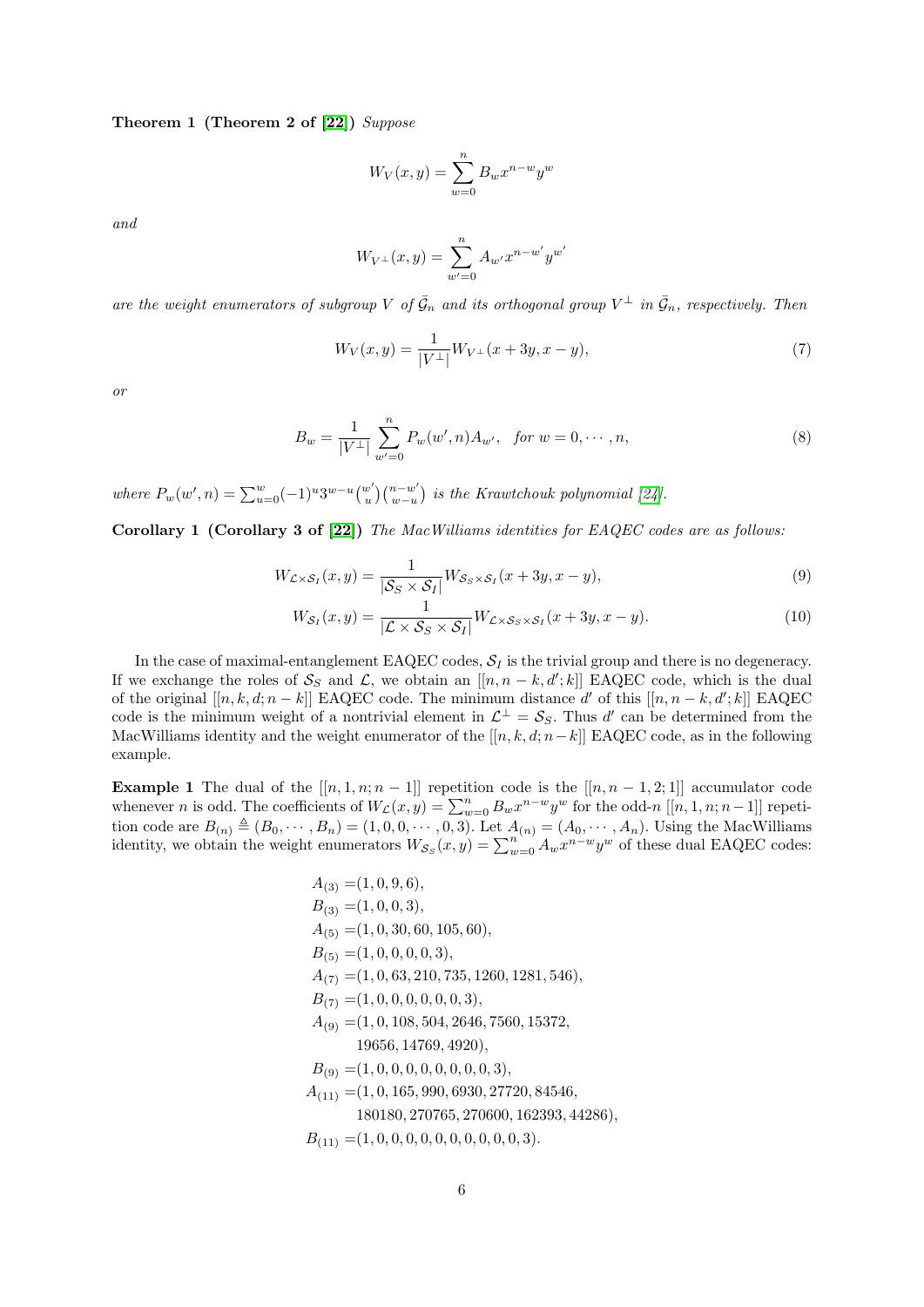## 3.3 Linear Programming Bounds for EAQEC Codes

The significance of the MacWilliams identities is that linear programming techniques can be applied to find upper bounds on the minimum distance of EAQEC codes [\[22\]](#page-24-18). We have the MacWilliams identities [\(9\)](#page-6-0) and [\(10\)](#page-6-1) in Corollary [1.](#page-6-2) Suppose the weight enumerators of  $S_S \times S_I$ ,  $\mathcal{L} \times S_I$ ,  $S_I$ , and  $\mathcal{L} \times S_S \times S_I$  are  $W_{\mathcal{S}_S \times \mathcal{S}_I}(x,y) \, = \, \sum_{w=0}^n A_w x^{n-w} y^w, \, W_{\mathcal{L} \times \mathcal{S}_I}(x,y) \, = \, \sum_{w=0}^n B_w x^{n-w} y^w, \, W_{\mathcal{S}_I}(x,y) \, = \, \sum_{w=0}^n C_w x^{n-w} y^w,$ and  $W_{\mathcal{L}\times\mathcal{S}_S\times\mathcal{S}_I}(x,y) = \sum_{w=0}^n D_w x^{n-w} y^w$ , respectively.

Since the minimum distance of an EAQEC code is the minimum weight of any element in  $(\mathcal{L} \times \mathcal{S}_I) \backslash \mathcal{S}_I$ , it is the minimum nonzero integer w such that  $B_w - C_w > 0$ . With constraints on  $B_w$ 's and  $C_w$ 's, we can find the linear programming bound on the minimum distance of the EAQEC code. To sum up, we have the following constraints:

$$
A_0 = B_0 = C_0 = D_0 = 1;
$$
  
\n
$$
A_w \ge 0, B_w \ge 0, C_w \ge 0, D_w \ge 0, \text{ for } w = 1, ..., n;
$$
  
\n
$$
A_w \le |S_S \times S_I|, B_w \le |{\mathcal{L}} \times S_I|, \text{ for } w = 1, ..., n;
$$
  
\n
$$
C_w \le |S_I|, D_w \le |{\mathcal{L}} \times S_S \times S_I|, \text{ for } w = 1, ..., n;
$$
  
\n
$$
D_w \ge A_w, D_w \ge B_w, D_w \ge C_w, \text{ for } w = 1, ..., n;
$$
  
\n
$$
A_w \ge C_w, B_w \ge C_w, \text{ for } w = 1, ..., n;
$$
  
\n
$$
\sum_{w=0}^{n} A_w = |S_S \times S_I|, \sum_{w=0}^{n} B_w = |{\mathcal{L}} \times S_I|,
$$
  
\n
$$
\sum_{w=0}^{n} C_w = |S_I|, \sum_{w=0}^{n} D_w = |{\mathcal{L}} \times S_S \times S_I|;
$$
  
\n
$$
B_w = \frac{1}{|S_S \times S_I|} \sum_{w'=0}^{n} P_w(w', n) A_{w'}, \text{ for } w = 0, ..., n;
$$
  
\n
$$
D_w = \frac{1}{|S_I|} \sum_{w'=0}^{n} P_w(w', n) C_{w'}, \text{ for } w = 0, ..., n;
$$
  
\n
$$
B_w = C_w, \text{ for } w = 1, ..., d-1;
$$

If we cannot find any solutions to the integer programming problem with the above constraints for a certain d, this result implies that there is no  $[[n, k, d; c]]$  EAQEC code. If  $d^*$  is the smallest such d, then  $d^* - 1$  is an upper bound on the minimum distance of an  $[[n, k, d; c]]$  EAQEC code. This is the linear programming bound for EAQEC codes with  $0 < c < n - k$ . If we replace the constraints

$$
B_w = C_w
$$
, for  $w = 1, ..., d - 1$ ,

with

$$
A_w = C_w
$$
, for  $w = 1, ..., d - 1$ ,

this gives the constraints of the linear programming bound on the minimum distance of the  $[[n, c, d; k]]$ dual code.

Example 2 Consider the [[8, 3, 5; 5]] EAQEC code from the random optimization algorithm in Ref. [\[20\]](#page-24-13). The linear programming bound shows that there is no  $[[8,3,d,5]]$  EAQEC code with  $d > 5$ , and thus the  $[[8, 3, 5; 5]]$  code is optimal.

Example 3 Consider the [[15, 7, 6; 8]] EAQEC code from the random optimization algorithm in Ref. [\[20\]](#page-24-13). The linear programming bound shows that no  $[[15, 7, d; 8]]$  EAQEC code with  $d > 7$  exists; however, it does not rule out the existence of a [[15, 7, 7; 8]] code.

**Example 4** The linear programming bound of the  $[[7, 1; 4]]$  code is  $d \leq 6$ , which is the same as the singleton bound. Hence the [[7, 1, 5; 4]] EAQEC code from the encoding optimization algorithm in Example 4 of [\[20\]](#page-24-13) does not achieve the linear programming bound. It follows that the [[7, 1, 5; 5]] EAQEC code does not achieve the upper bound either.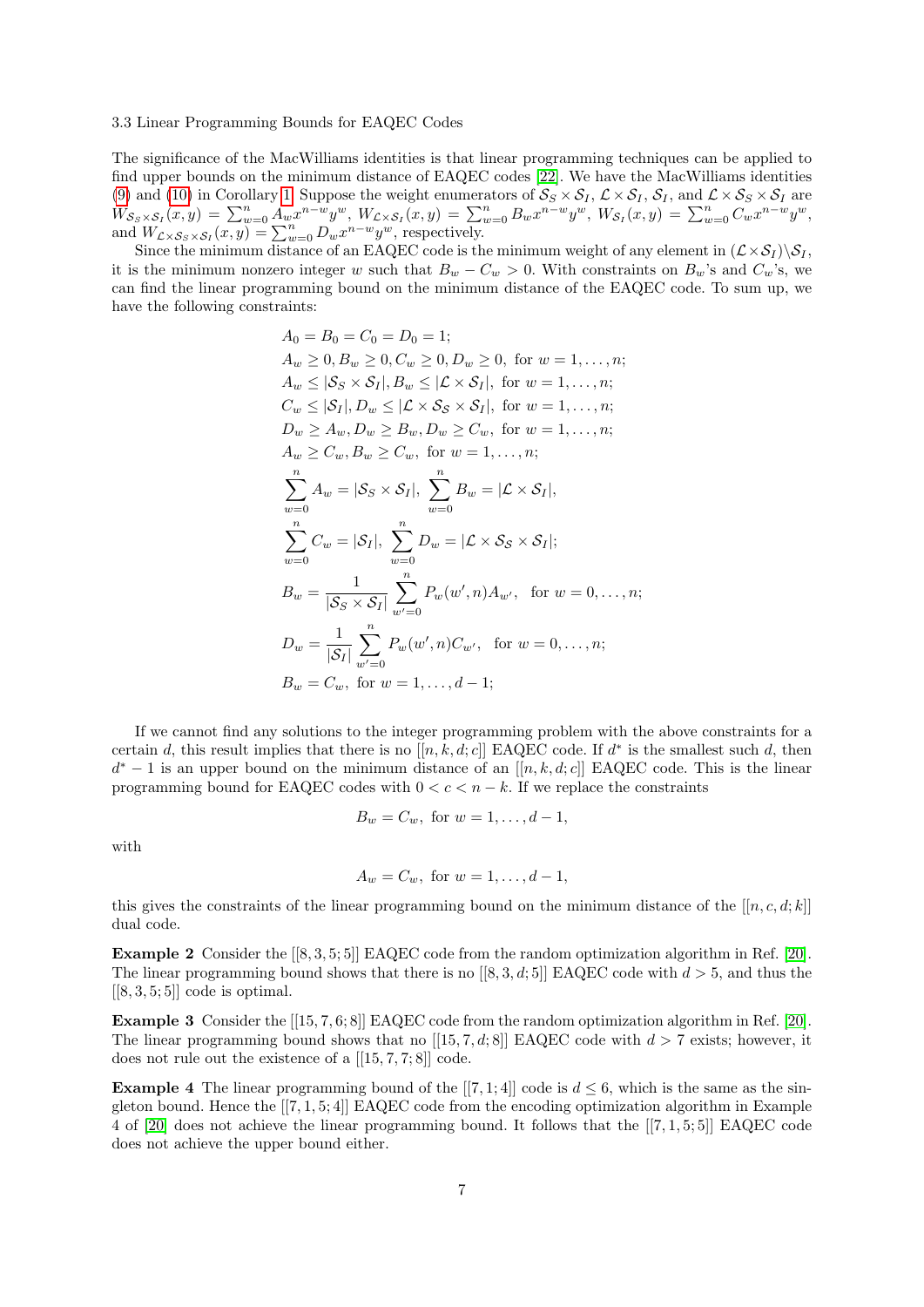**Example 5** The linear programming bound of the  $[8, 3; 3]$  EAQEC code is  $d \leq 4$ , which improves the singleton bound:  $d \leq 5$ . Hence the [[8, 3, 4; 3]] EAQEC code from the encoding optimization algorithm in Example 8 of [\[20\]](#page-24-13) is optimal. On the other hand, the linear programming bound of the [[8, 3; 4]] EAQEC code is  $d \leq 5$ , which is the same as the singleton bound. Hence the [[8, 3, 4; 4]] EAQEC code does not achieve the upper bound.

**Example 6** The linear programming bounds of  $[[9,1;c]]$  EAQEC codes for  $c = 3, 4, 5$  are  $d \leq 8$ ; however, the singleton bounds are  $d \leq 6$ ,  $d \leq 7$ , and  $d \leq 7$ , respectively.

Remark 1 From these three examples, we can determine that the linear programming bound might be better or worse than the Singleton bound when  $0 < c < n - k$ .

# <span id="page-8-0"></span>4 Bounds on EAQEC Codes

Table I of Ref. [\[22\]](#page-24-18) establishes lower and upper bounds on the minimum distance of maximal-entanglement EAQEC codes with length  $n \leq 15$ . This section provides a detailed justification for these results. We begin by discussing the existence of arbitrary EAQEC codes, followed by some specific EAQEC code constructions.

The existence of an  $[[n, k, d]]$  stabilizer code implies the existence of an  $[[n, k, d' \geq d; c]]$  EAQEC code, since we can replace ancilla qubits with ebits and then optimize the encoding operator [\[20\]](#page-24-13). Therefore, the lower bound on the minimum distance of regular stabilizer codes [\[7\]](#page-23-2) can be applied here. Similarly, the existence of an  $[[n, k, d; c]]$  EAQEC code where  $c < n - k$  implies the existence of an  $[[n, k, d' \geq d; c' > c]]$ EAQEC code. This establishes the existence of many  $[[n, k; c]]$  EAQEC codes.

# 4.1 Gilbert-Varshamov Bound for EAQEC Codes

Consider the stabilizer group  $S$  of an  $[[n, k, d; c]]$  EAQEC code, which is a subgroup of the Pauli group  $\mathcal{G}^{n+c}$ . We consider only error operators in the group  $\mathcal{G}^n$  because the entanglement-assisted paradigm assumes that the ebits on Bob's side of the channel are not subject to errors. The EAQEC code is defined in an  $(n + c)$ -qubit space, but only the first n qubits suffer from errors. Following the argument of the quantum Gilbert-Varshamov bound [\[13\]](#page-24-3), we obtain the Gilbert-Varshamov bound for EAQEC codes. However, we will show that there are maximal-entanglement EAQEC codes with minimum distance higher than this bound for  $n \leq 15$ .

**Theorem 2** Given  $n, d, c, let$ 

$$
k = \left\lceil \log_2 \left( \frac{2^{n+c}}{\sum_{j=0}^{d-1} 3^j {n \choose j}} \right) \right\rceil.
$$

The Gilbert-Varshamov bound for EAQEC codes states that if  $0 \leq k \leq n - c$ , then there exists an  $[[n, k, d; c]]$  EAQEC code. Equivalently,

$$
\sum_{j=0}^{d-1} 3^j \binom{n}{j} 2^k \ge 2^{n+c}.
$$

Most of the lower bounds in Table 1 of Ref. [\[22\]](#page-24-18) are slightly higher than the Gilbert-Varshamov bounds for  $n \leq 15$ .

<span id="page-8-1"></span>4.2 Maximal-Entanglement EAQEC Repetition and Accumulator Codes for Even n

Lai and Brun proposed a construction of  $[[n, 1, n; n-1]]$  EA repetition codes for n odd in Ref. [\[20\]](#page-24-13). In the case of even n, that construction gives a series of  $[[n, 0, n; n-2]]$  EA repetition codes with no information qubits.

In this section, we construct  $[[n, 1, n-1; n-1]]$  EA repetition codes for n even. We obtained these codes both with the techniques from Ref. [\[20\]](#page-24-13) and by realizing that the encoding circuit in Figure [1](#page-4-1) can encode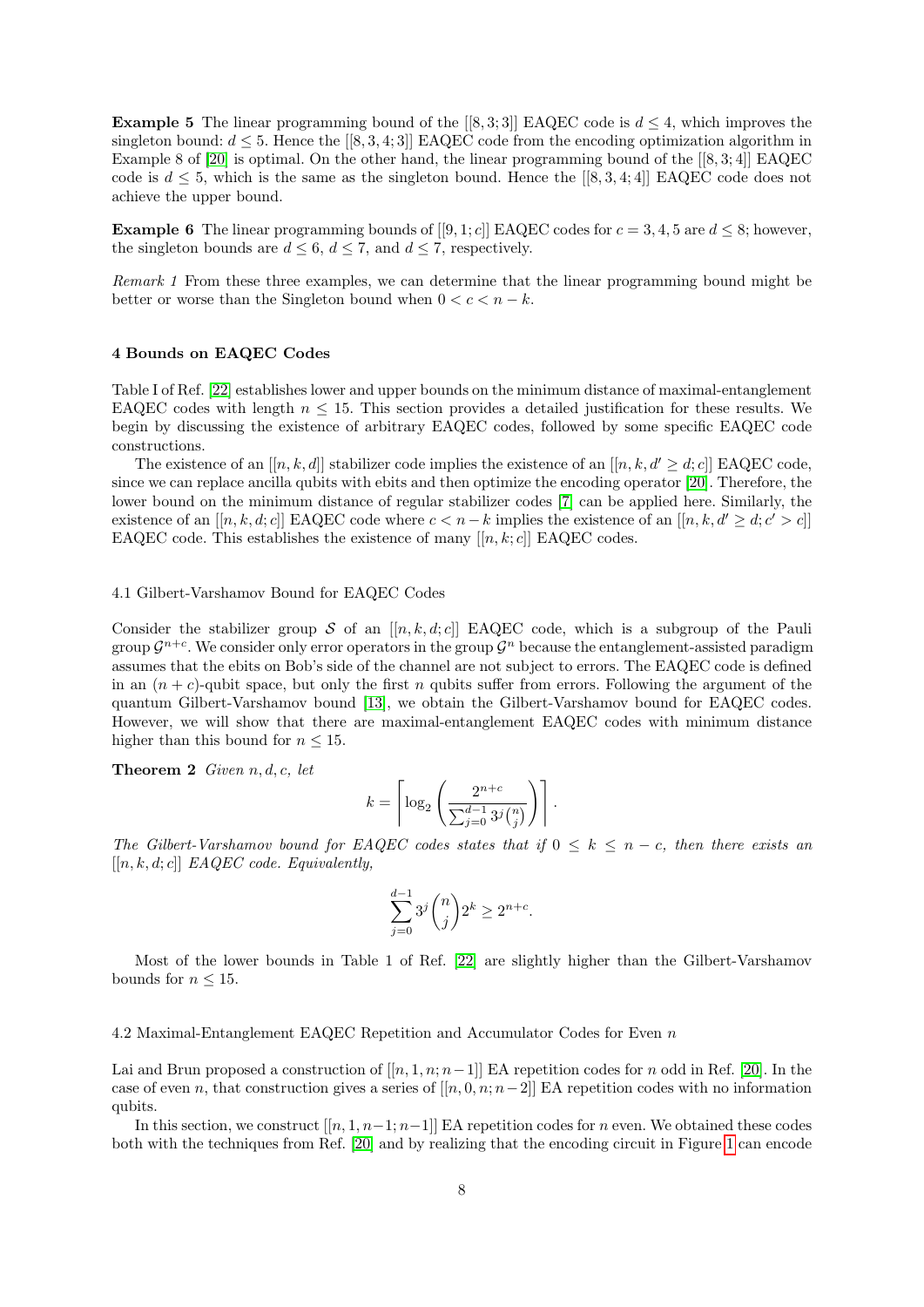them. The duals of these codes are the  $[[n, n-1, 1, 1]]$  EA accumulator codes for even n. Theorems [4](#page-10-0) and [5](#page-11-0) show that both of these code constructions are optimal, in the sense that  $[[n, 1, n; n-1]]$  and [[n, n−1, 2; 1]] EAQEC codes do not exist for even n. Thus, the results here complete our understanding of the dual classes of EA repetition and accumulator codes for arbitrary  $n$ .

**Theorem 3** There are  $[[n, 1, n-1; n-1]]$  EA repetition codes for n even. The duals of these codes are the  $[[n, n-1, 1; 1]]$  EA accumulator codes.

*Proof* Suppose  $H_{(n-1)}$  is an  $(n-2) \times (n-1)$  parity-check matrix of a classical  $[n-1,1,n-1]$  binary repetition code:

<span id="page-9-0"></span>
$$
H_{(n-1)} = \begin{bmatrix} 1 & 1 & 0 & \cdots & 0 & 0 \\ 0 & 1 & 1 & \cdots & 0 & 0 \\ \vdots & & \ddots & \ddots & & \vdots \\ 0 & \cdots & \cdots & 0 & 1 & 1 \end{bmatrix}.
$$

We define two  $(n-1) \times n$  matrices

$$
H_1 = \begin{bmatrix} 0 \\ \vdots \\ 0 \\ 1 & 1 \end{bmatrix} H_{(n-1)} \begin{bmatrix} 0 \\ \vdots \\ 0 \end{bmatrix},
$$

and

$$
H_2 = \begin{bmatrix} & & 0 \\ & H_{(n-1)} & \vdots \\ 1 & 1 & \cdots & 1 & 1 \end{bmatrix}.
$$

Consider a simplified check matrix of the form

$$
H' = \begin{bmatrix} O & H_1 \\ H_2 & O \end{bmatrix}.
$$

Consider the matrix  $H_1 H_2^T$ . We have that

$$
\left[H_1 H_2^T\right]_{i,j} = \begin{cases} 1, & \text{if } i = j \text{ for } j = 1, \cdots, n-1, \text{ or} \\ 0, & \text{else.} \end{cases}
$$

For example, when  $n = 6$ ,

$$
H_1 H_2^T = \begin{bmatrix} 1 & 0 & 1 & 0 & 0 \\ 0 & 1 & 0 & 1 & 0 \\ 0 & 0 & 1 & 0 & 0 \\ 0 & 0 & 0 & 1 & 0 \\ 0 & 0 & 0 & 0 & 1 \end{bmatrix}.
$$

Thus the number of symplectic pairs in  $H'$  is as follows [\[44\]](#page-24-10):

$$
\frac{1}{2}\text{rank}(H'AH'^T) = \text{rank}(H_1H_2^T) = n - 1.
$$

The simplified logical matrix is

$$
L' = \begin{bmatrix} 00 \cdots 00 & 11 \cdots 1 \\ 11 \cdots 10 & 00 \cdots 0 \end{bmatrix},
$$

which implies the minimum distance is  $n-1$ . Therefore, H' and L' define an [[n, 1, n -1; n -1]] EAQEC code. One obtains the dual  $[[n, n-1, 1; 1]]$  codes simply by swapping the roles of the logical matrix and the simplified check matrix.

This completes the family of EA repetition and accumulator codes for any n. The encoding circuit of Figure [1](#page-4-1) encodes these even-n repetition codes with the exception that the last qubit is removed, the last CNOT in the first string does not act, and the last CNOT in the second string does not act.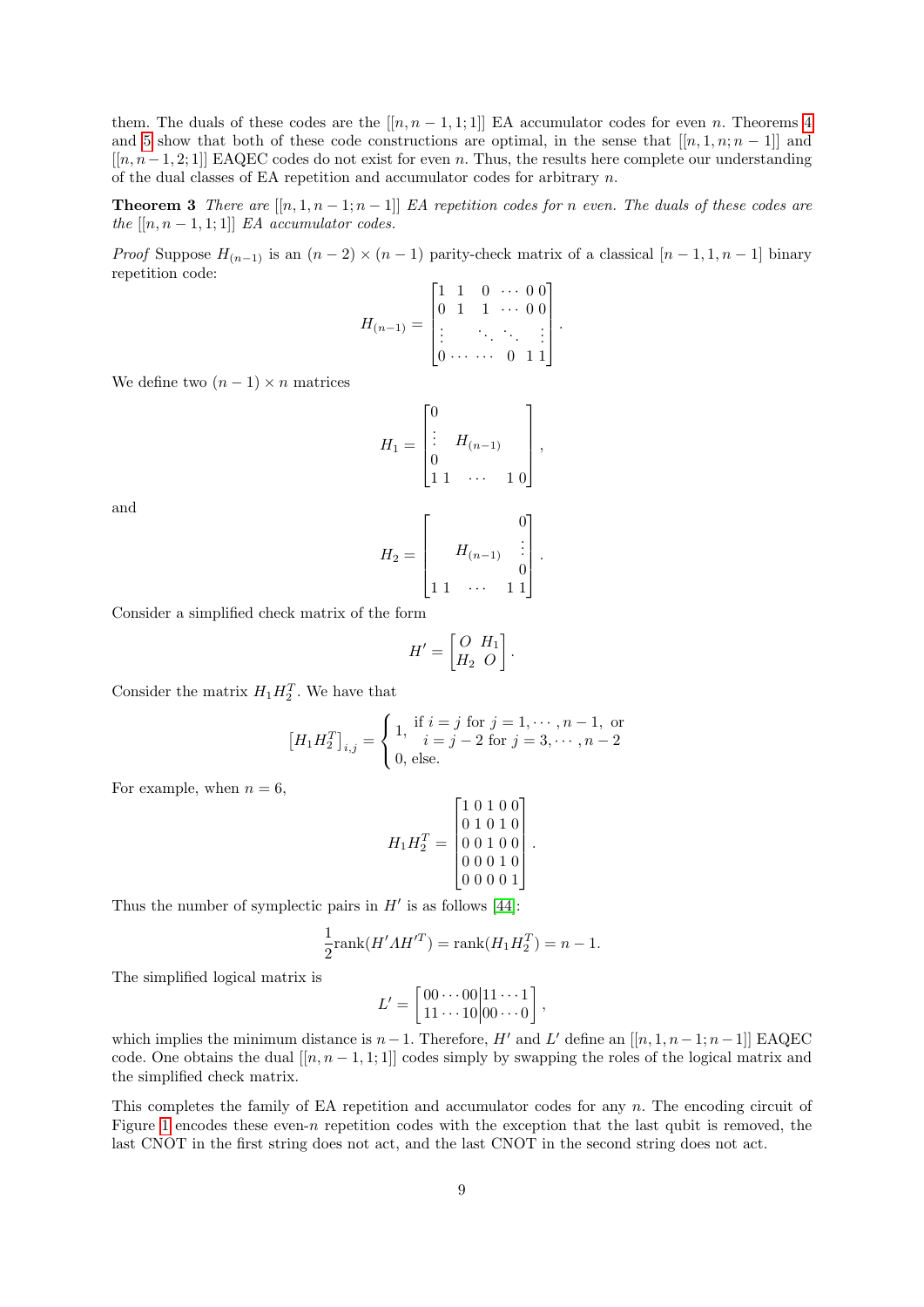**Example 7** The coefficients of  $W_c(x,y) = \sum_{w=0}^n B_w x^{n-w} y^w$  for the even-n  $[[n,1,n-1;n-1]]$  EA repetition code are  $B_{(n)} = (1, 0, \dots, 0, 1, 2)$ . Using the MacWilliams identity, we obtain the weight enumerators  $W_{\mathcal{S}_S}(x, y) = \sum_{w=0}^n A_w x^{n-w} y^w$  of these dual even-n EAQEC codes:

$$
A_{(4)} = (1, 1, 15, 27, 20),
$$
  
\n
$$
B_{(4)} = (1, 0, 0, 1, 2),
$$
  
\n
$$
A_{(6)} = (1, 1, 40, 130, 305, 365, 182),
$$
  
\n
$$
B_{(6)} = (1, 0, 0, 0, 0, 1, 2),
$$
  
\n
$$
A_{(8)} = (1, 1, 77, 357, 1435, 3395, 5103, 4375, 1640),
$$
  
\n
$$
B_{(8)} = (1, 0, 0, 0, 0, 0, 1, 2),
$$
  
\n
$$
A_{(10)} = (1, 1, 126, 756, 4326, 15246, 38304, 65604,
$$
  
\n73809, 49209, 14762),  
\n
$$
B_{(10)} = (1, 0, 0, 0, 0, 0, 0, 0, 1, 2),
$$
  
\n
$$
A_{(12)} = (1, 1, 187, 1375, 10230, 47850, 168630, 432894,
$$
  
\n811965, 1082565, 974303, 531443, 132860),

 $B_{(12)} = (1, 0, 0, 0, 0, 0, 0, 0, 0, 0, 0, 1, 2).$ 

The even-n  $[[n, 1, n-1; n-1]]$  EA repetition codes do not saturate the quantum singleton bound or the linear programming bounds. Were an even-n  $[[n, 1, n; n-1]]$  code to exist, it would have a weight enumerator  $W_{\mathcal{L}\times\mathcal{S}_I}(x,y) = \sum_{w=0}^n B_w x^{n-w} y^w$  with  $B_0 = 1, B_n = 3$ , and  $B_w = 0$  for  $w \neq 0, n$ . The weight enumerator of its dual would also have the coefficients

<span id="page-10-0"></span>
$$
A_w = \frac{1}{4} \left( 3^w + 3(-1)^w \right) \binom{n}{w},
$$

which are positive integers for  $w = 0, \dots, n$ . It would only be able to correct up to  $\lfloor \frac{n-1}{2} \rfloor$  channel qubit errors, which is the same number of errors that our even-n repetition codes can correct. We prove below that even-n  $[[n, 1, n; n-1]]$  EAQEC codes do not exist, and thus our even-n repetition codes from Theorem [3](#page-9-0) are optimal.

**Theorem 4** There is no  $[[n, 1, n; n-1]]$  EAQEC code for n even.

*Proof* We prove this theorem by contradiction. Suppose there is an  $[[n, 1, n; n-1]]$  EAQEC code for n even with a  $2 \times 2n$  logical matrix

$$
\left[\begin{array}{c} u^1 \\ u^2 \end{array}\right] \left[\begin{array}{c} v^1 \\ v^2 \end{array}\right],
$$

where  $u^1, u^2, v^1$ , and  $v^2$  are binary row vectors of length n. These vectors should satisfy the following condition in order for the above matrix to be a valid logical matrix:

$$
u^{1} \cdot v^{2} + u^{2} \cdot v^{1} = 1 \mod 2.
$$

Let  $gw(\cdot)$  be the "general weight" function defined by

$$
gw (u|v) \equiv \sum_{i:u_i=1 \text{ or } v_i=1} 1,
$$

where  $u_i$  denotes the  $i^{\text{th}}$  bit of the binary n-tuple u. The above binary vectors should satisfy the further constraints

$$
gw (u1|v1) = gw (u2|v2) = gw (u1 + u2|v1 + v2) = n,
$$

in order for the code to have distance  $n$  as claimed.

We now use the above constraints to obtain a contradiction. We first partition the first row of the matrix into subsets  $A, B$ , and  $C$  of  $X, Y$ , and  $Z$  operators, respectively. There should not be any identity operators in the first row in order for the code to have distance  $n$ . Up to permutations on the qubits (under which the distance is invariant), the logical matrix has the following form:

$$
\left[\begin{array}{cc|c} \mathbf{1} & \mathbf{1} & \mathbf{0} & \mathbf{0} & \mathbf{1} & \mathbf{1} \\ u_A^2 & u_B^2 & u_C^2 & v_A^2 & v_B^2 & v_C^2 \end{array}\right],
$$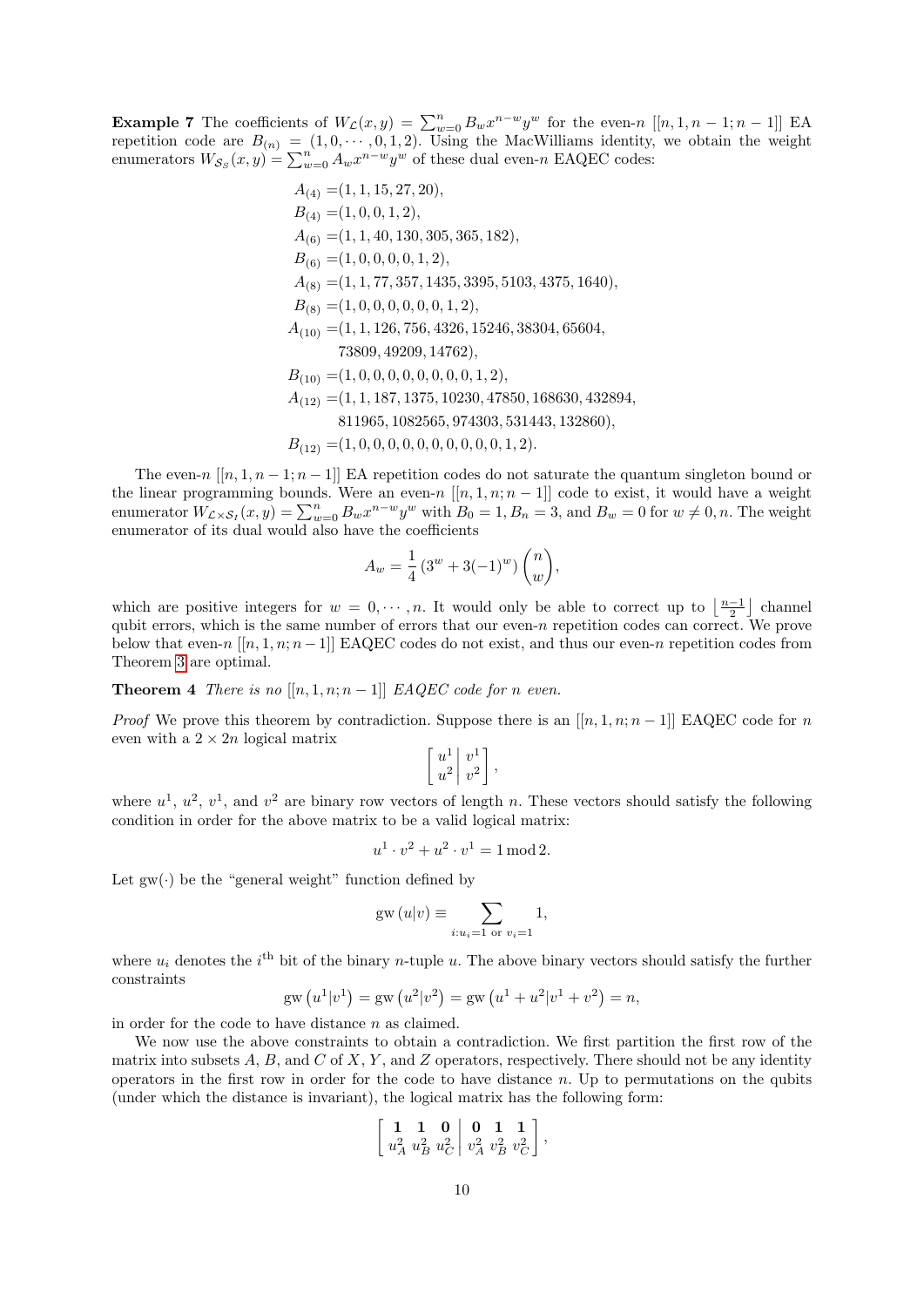where 1 is a vector of all ones, 0 is a vector of all zeros, and we have split up the vector  $(u^2|v^2)$  into different components corresponding to the subsets A, B, and C. Consider the vector  $u_A^2$ . Suppose that a component  $(u_A^2)_i = 0$ . Then  $(v_A^2)_i$  should equal 1 so that the code's distance is not less than n. Now suppose that  $(u_A^2)_i = 1$ . Then  $(v_A^2)_i$  should also equal 1 so that the code's distance is not less than n. Otherwise, we could add  $(1|0)$  to  $((u_A^2)_i|(v_A^2)_i)$  and obtain  $(0|0)$  as a component of another logical operator, and such a result would imply that the code's distance is less than  $n$ . These steps imply that the logical matrix should have the following form:

$$
\left[\begin{array}{cc|c} \mathbf{1} & \mathbf{1} & \mathbf{0} & \mathbf{0} & \mathbf{1} & \mathbf{1} \\ u_A^2 & u_B^2 & u_C^2 & \mathbf{1} & v_B^2 & v_C^2 \end{array}\right].
$$

Similar reasoning with  $v_C^2$  and  $u_C^2$  implies that  $u_C^2$  should equal 1, and the logical matrix should then have the following form:

$$
\left[\begin{array}{cc|c} \mathbf{1} & \mathbf{1} & \mathbf{0} & \mathbf{0} & \mathbf{1} & \mathbf{1} \\ u_A^2 & u_B^2 & \mathbf{1} & \mathbf{1} & v_B^2 & v_C^2 \end{array}\right].
$$

Finally, consider the vector  $u_B^2$ . Suppose that a component  $(u_B^2)_i = 1$ . Then  $(v_B^2)_i$  should equal 0 so that the code's distance is not less than n. Otherwise, we could add  $(1|1)$  to  $((u_B^2)_i | (v_B^2)_i)$  and obtain  $(0|0)$ as a component of another logical operator, and such a result would imply that the code's distance is less than n. Now suppose that  $(u_B^2)_i = 0$ . Then  $(v_B^2)_i$  should equal 1, by reasoning similar to the above. Thus, the logical matrix should have the following form in order for the code's distance to be equal to n:

<span id="page-11-1"></span>
$$
\left[\begin{array}{cc} \mathbf{1} & \mathbf{1} & \mathbf{0} \\ u_A^2 & u_B^2 & \mathbf{1} \end{array} \middle| \begin{array}{c} \mathbf{0} & \mathbf{1} & \mathbf{1} \\ \mathbf{1} & \bar{u}_B^2 & v_C^2 \end{array} \right],\tag{11}
$$

where  $\bar{u}_B^2$  is the binary complement of  $u_B^2$ . Now, the symplectic product of the above two vectors is

$$
(|A| + |B| + |C|) \mod 2 = n \mod 2 = 0,
$$

which contradicts the assumption that the original matrix is a valid logical matrix.

# <span id="page-11-0"></span>**Theorem 5** There is no  $[[n, n-1, 2; 1]]$  EAQEC code for n even.

Proof We prove the theorem by contradiction, in a fashion similar to the previous theorem. Suppose there is an  $[[n, n-1, 2, 1]]$  EAQEC code for n even, and suppose its  $2 \times 2n$  simplified check matrix  $[H_X|H_Z]$  has the form

$$
\left[\begin{array}{c}u^1\\u^2\end{array}\right]v^1\right],
$$

where  $u^1, u^2, v^1$ , and  $v^2$  are binary vectors of length n. These vectors should satisfy the following condition in order for the above matrix to be a simplified check matrix of a maximal-entanglement EAQEC code with one ebit:

$$
u^{1} \cdot v^{2} + u^{2} \cdot v^{1} = 1 \mod 2.
$$

We now partition the first row of the simplified check matrix into subsets  $A, B$ , and  $C$  of  $X, Y$ , and  $Z$ operators, respectively. Up to permutations on the qubits (under which the distance is invariant), the simplified check matrix has the following form:

$$
\left[\begin{array}{cc|c} \mathbf{1} & \mathbf{1} & \mathbf{0} & \mathbf{0} & \mathbf{1} & \mathbf{1} \\ u_A^2 & u_B^2 & u_C^2 & v_A^2 & v_B^2 & v_C^2 \end{array}\right]
$$

,

where we have split up the vector  $(u^2|v^2)$  into different components corresponding to the subsets A, B, and C. The code has minimum distance two by assumption, and is non-degenerate because it is a maximal-entanglement EAQEC code. Therefore, no column of the above matrix should be equal to the all-zeros vector. Were it not so, then the code would not be able to detect every single-qubit  $X$  or  $Z$ error and would not have distance two as claimed. These constraints restrict the simplified check matrix to have the following form:

$$
\left[\begin{array}{cc|c} \mathbf{1} & \mathbf{1} & \mathbf{0} & \mathbf{0} & \mathbf{1} & \mathbf{1} \\ u_A^2 & u_B^2 & \mathbf{1} & \mathbf{1} & v_B^2 & v_C^2 \end{array}\right].
$$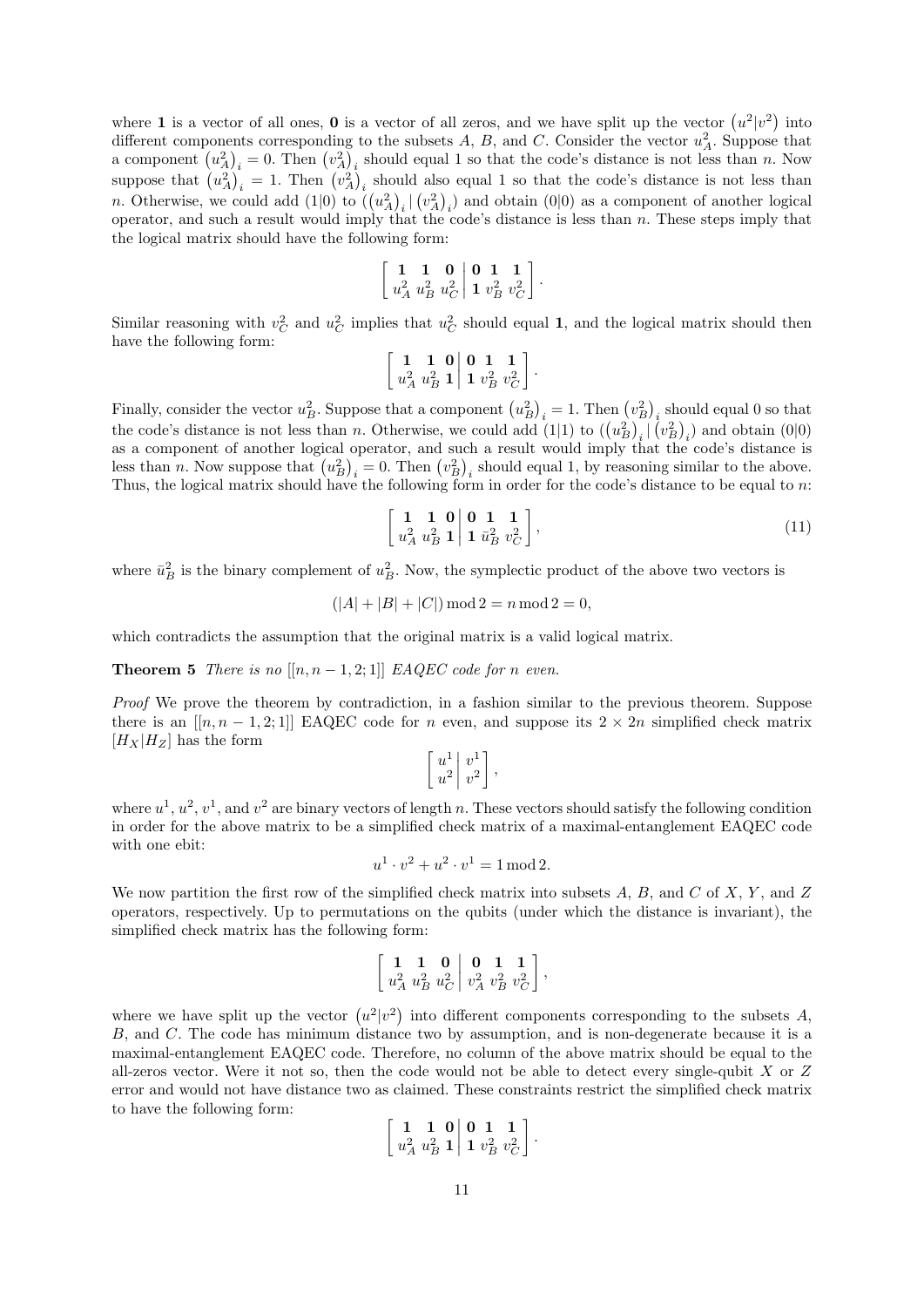Also, no column of the entrywise sum of the matrices to the left and right of the vertical bar should be equal to the all-zeros vector. Were it not so, then the code would not be able to detect every single-qubit Y error and would not have distance two as claimed. These constraints further restrict the simplified check matrix to be as follows:

<span id="page-12-0"></span>
$$
\left[\begin{array}{cc} \mathbf{1} & \mathbf{1} & \mathbf{0} \\ u_A^2 & u_B^2 & \mathbf{1} \end{array} \middle| \begin{array}{c} \mathbf{0} & \mathbf{1} & \mathbf{1} \\ \mathbf{1} & \bar{u}_B^2 & v_C^2 \end{array} \right].\tag{12}
$$

Now, the symplectic product of the above two vectors is

$$
(|A| + |B| + |C|) \mod 2 = n \mod 2 = 0,
$$

which contradicts the assumption that the original matrix is a simplified check matrix for a maximalentanglement EAQEC code with one ebit.

The matching upper and lower bounds for  $k = 1$  in Table 1 of Ref. [\[22\]](#page-24-18) are from the family of EA repetition codes.

Interestingly, observe that the non-existent logical matrix in [\(11\)](#page-11-1) has the same form as the nonexistent simplified check matrix in [\(12\)](#page-12-0). Were either type of code to exist, we would expect them to be duals of each other, but they both fail to exist because they cannot satisfy the dual constraints imposed on them.

## 4.3 Existence of Other EAQEC Codes

The following theorem is similar to Theorem 6 in Ref. [\[7\]](#page-23-2). It shows how to obtain new EAQEC codes from existing ones. These results are helpful in our search for lower bounds on the minimum distance of maximal-entanglement EAQEC codes.

**Theorem 6** Suppose an  $[[n, k, d; c]]$  code exists. Then

- 1. An  $[[n+1, k, d; c+1]]$  code exists.
- 2. An  $[[n, k 1, d' \geq d; c + 1]]$  code exists.
- *Proof* 1. Suppose  $H = [H_X|H_Z]$  is a simplified check matrix of an  $[[n, k, d; c]]$  code. Then the simplified check matrix

$$
H' = \begin{bmatrix} 00 & 0 & 0 & 0 & 0 & 0 & 1 \\ 0 & 0 & 0 & 0 & 0 & 0 \\ 0 & 0 & 0 & 0 & 0 \\ 0 & 0 & 0 & 0 & 0 \\ 0 & 0 & 0 & 0 & 0 \end{bmatrix}
$$

defines an  $[[n + 1, k, d; c + 1]]$  code. We have the stabilizer group  $(S \otimes I) \cup \{X_{n+1}, Z_{n+1}\}\$ , where  $(S \otimes I) = \{E \otimes I : E \in S\}.$ 

2. It is obtained by moving a symplectic pair from the logical group to the stabilizer group.

## 4.4 The Plotkin bound for EAQEC Codes

The Plotkin bound for EAQEC codes is similar to the Plotkin bound for classical codes [\[24\]](#page-24-19). It is again helpful in our efforts to bound the minimum distance of maximal-entanglement EAQEC codes.

**Theorem 7** The Plotkin bound for any  $[[n, k, d; c]]$  EAQEC code is

$$
d \leq \frac{3n2^{2k-2}}{2^{2k}-1}.
$$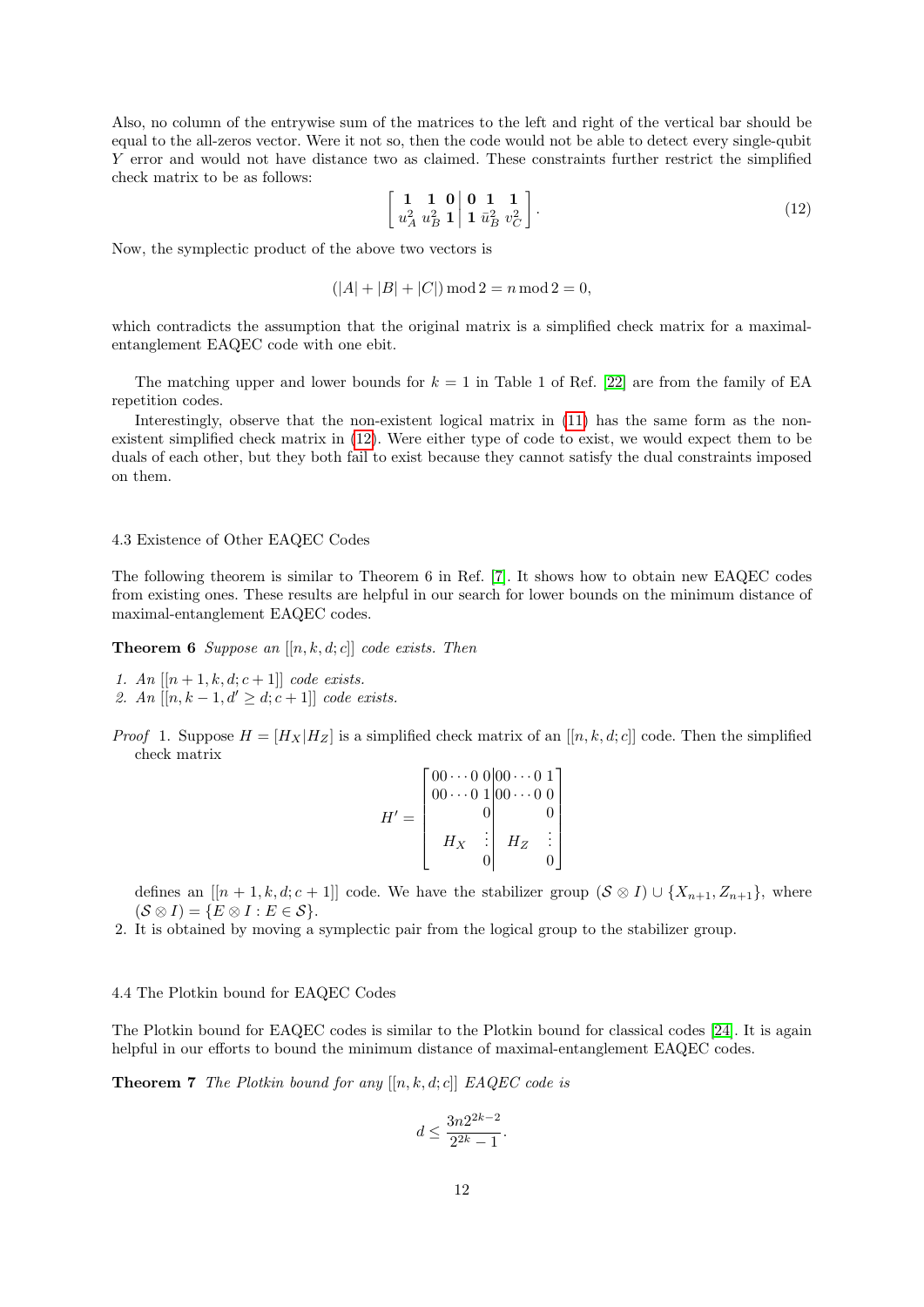*Proof* The proof is based on the proof of the classical Plotkin bound in Ref. [\[24\]](#page-24-19). Let  $M = 2^{n+k-c}$  be the number of operators in  $\mathcal{L} \times \mathcal{S}_I$ . We bound the quantity  $\sum_{u,v \in \mathcal{L} \times \mathcal{S}_I \setminus \mathcal{S}_I} \text{wt}(u \cdot v)$  in two different ways. First, we lower bound it. There are M choices for u, and for each choice of u, there are  $M - 2^{n-k-c}$ choices for v such that  $u \cdot v \notin S_{\mathcal{I}}$ . Furthermore, for a code of minimum distance d, wt $(u \cdot v) \geq d$  for any  $u \cdot v \notin \mathcal{S}_{\mathcal{I}}$ . So the following lower bound holds

$$
M(M - 2^{n-k-c})d \leq \sum_{\substack{u,v \in \mathcal{L} \times \mathcal{S}_I:\ u \cdot v \notin \mathcal{S}_{\mathcal{I}} \\ \leq \sum_{u,v \in \mathcal{L} \times \mathcal{S}_I} \text{wt}(u \cdot v).}} \text{wt}(u \cdot v)
$$

The equality holds when  $c = n - k$  because  $S_I$  is trivial and  $wt(u \cdot v) = 0$  if  $u = v$ . Now we obtain an upper bound on the quantity. We form an  $M \times n$  matrix whose rows are the elements in the logical group  $\mathcal{L} \times \mathcal{S}_I$ . Let  $m_1^j$ ,  $m_2^j$ ,  $m_3^j$ , and  $m_4^j$  be the number of I, X, Y, and Z operators in column j of this matrix, respectively. So the equality  $\sum_{l=1}^{4} m_l^j = M$  holds for all  $j \in \{1, \dots, n\}$ . Each choice of a particular Pauli operator and some other Pauli operator in the same column contributes exactly 2 to the sum  $\sum_{u,v\in\mathcal{L}} \text{wt}(u\cdot v)$ . Thus, the first equality below holds for this reason, and the second holds by applying  $\sum_{l=1}^{4} m_l^j = M$ :

$$
\sum_{u,v \in \mathcal{L} \times \mathcal{S}_I} \text{wt}(u \cdot v) = \sum_{j=1}^n \sum_{l=1}^4 m_l^j (M - m_l^j)
$$
  
= 
$$
\sum_{j=1}^n \left( M^2 - \sum_{l=1}^4 (m_l^j)^2 \right)
$$
  

$$
\leq \sum_{j=1}^n \left( M^2 - \frac{M^2}{4} \right)
$$
  
= 
$$
\frac{3n}{4} M^2.
$$

The first inequality follows by applying  $\sum_{l=1}^{4} m_l^j/4 = M/4$  and convexity of the squaring function:

$$
(M/4)^2 = \left(\sum_{l=1}^4 m_l^j/4\right)^2 \le \sum_{l=1}^4 \left(m_l^j\right)^2/4.
$$

Combining the lower and upper bounds gives us the EA Plotkin bound.

Since the proof is independent of the number of ebits  $c$ , the EA Plotkin bound applies to arbitrary EAQEC codes. However, note that  $c$  does not appear in the bound, and consequently, this bound best describes the characteristics of maximal-entanglement EAQEC codes. However, for large  $k$ , the bound is approximately  $\frac{3}{4}n$ . Hence, this bound is useful only for small values of k.

Remark 2 The EA Plotkin bound has been improved in the case that an EAQEC code is "linear" [\[15\]](#page-24-27). For EAQEC codes corresponding to classical linear quaternary codes, the linear EA Plotkin bound is

$$
d \le \frac{3 \cdot 2^{2k}}{8(2^{2k} - 1)}(n + c + k).
$$

The Plotkin bound and the linear programming bound match for  $k \leq 2$  and  $n \leq 15$ . For  $k = 3$  and  $n = 4, 5, 6, 9, 10, 11, 13, 14, 15$ , they also match. For  $k > 3$ , the Plotkin bound is not as tight as the linear programming bound, the Singleton bound, or the Hamming bound.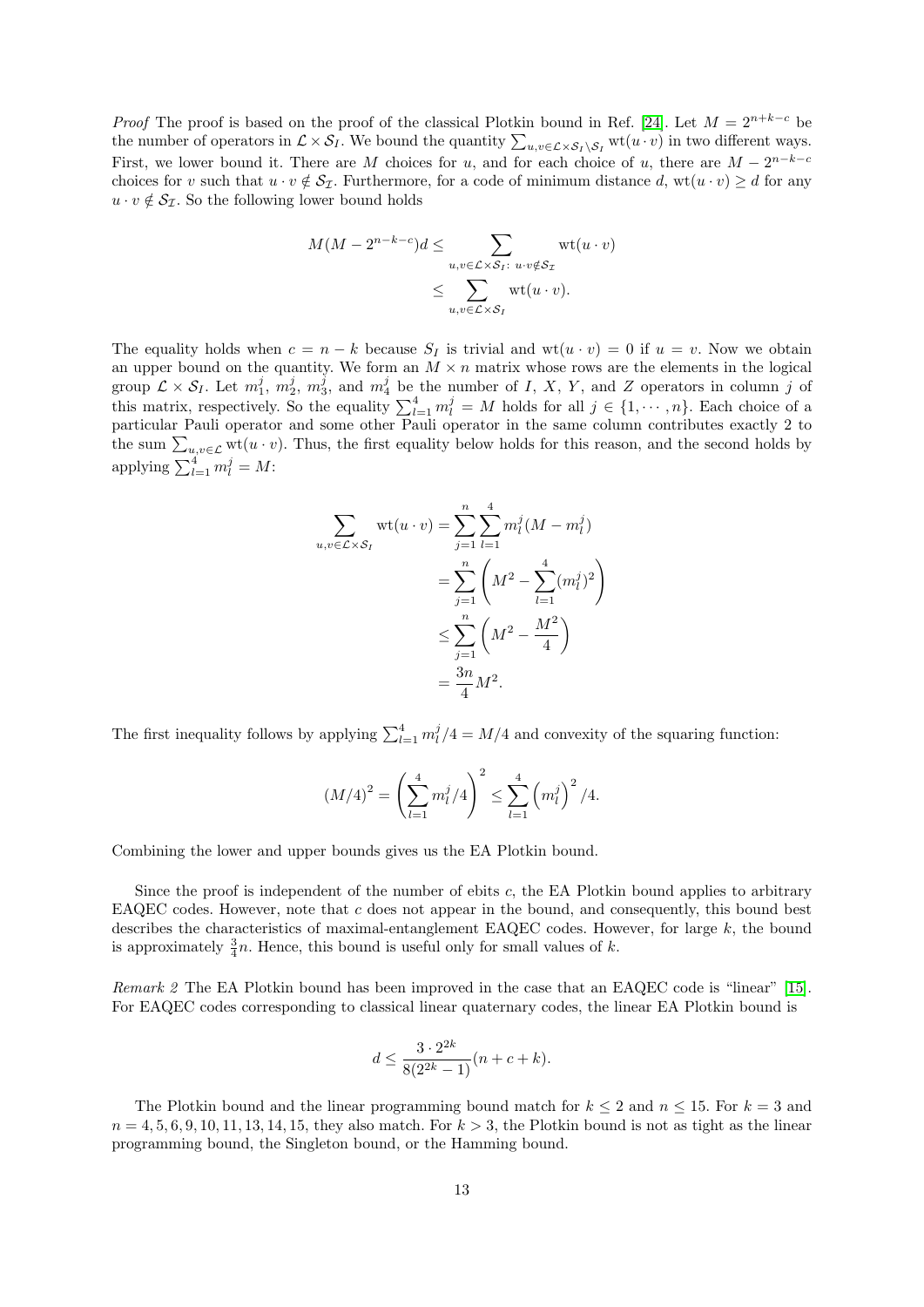# <span id="page-14-0"></span>5 The Weight Enumerator Bound on the Block Error Probability under Maximum A Posteriori Decoding

Since maximal-entanglement codes bear many similarities to classical codes, the block error probability when transmitting coded quantum information through the depolarizing channel can be upper bounded using the weight enumerator of a particular maximal-entanglement EAQEC code (similarly to the case for classical codes [\[30,](#page-24-20) [25\]](#page-24-21)). This "weight enumerator bound" gives an idea of the performance of maximumlikelihood decoding of an arbitrary maximal-entanglement EAQEC code. We can also determine the expected performance when decoding a random EAQEC code with a maximum likelihood decoding rule. Below, we determine these bounds and plot them for the maximal-entanglement repetition and accumulator EAQEC codes. The result is that these codes perform comparably to a random EA code with respect to this upper bound.

<span id="page-14-2"></span>**Theorem 8** Suppose that a sender transmits an  $[[n, k; n - k]]$  maximal-entanglement EAQEC code over a depolarizing channel with parameter p, and furthermore, that the receiver decodes this code according to a maximum a posteriori (MAP) decoding rule. Then we have the following upper bound on the block error probability  $P_B$ :

<span id="page-14-3"></span>
$$
P_B \leq B\left(\gamma\right) - 1,\tag{13}
$$

where  $B(z) \triangleq W_c(1, z)$  is the weight enumerator of the maximal-entanglement EAQEC code and  $\gamma$  is the "Bhattacharyya parameter" for the depolarizing channel:

$$
\gamma \equiv 2\sqrt{\frac{p}{3}(1-p)} + \frac{2}{3}p.
$$

Proof Let U be a Clifford encoder for the  $[[n, k; n - k]]$  maximal-entanglement EAQEC code. The encoded state  $|\bar{\psi}\rangle^{AB}$  is  $|\bar{\psi}\rangle^{AB} = (U^A \otimes I^B) (\ket{\phi} \otimes (\ket{\varPhi_+}^{AB})^{\otimes (n-k)})$ . Then Alice transmits her qubits (entangled with Bob's qubits) through n independent uses of a depolarizing channel  $\mathcal E$  where

$$
\mathcal{E}\left(\rho\right)=\left(1-p\right)\rho+\frac{p}{3}\left(X\rho X+Y\rho Y+Z\rho Z\right),
$$

and  $\rho$  is the density operator of a single qubit. We assume that  $p < 3/4$  because the channel is completely depolarizing when  $p = 3/4$ . Suppose that an error operator  $E \in \mathcal{G}^n$  occurs after the depolarizing channel, and that  $s^x$ ,  $s^z$  are the binary vector representations of the error syndrome. Both  $s^x$  and  $s^z$  are of length  $(n - k)$ , and Bob observes them by first decoding the qubits with a decoding unitary  $U^{\dagger}$  and then performing Bell measurements on the ebits. This implies that

$$
(U^{\dagger} \tilde{E})^A \otimes I^B |\bar{\psi}\rangle^{AB} = \tilde{L}_0 |\phi\rangle \otimes \left( \left( X^{s^{\mathbf{x}}} Z^{s^{\mathbf{z}}} \right)^A \otimes I^B \right) \left( |\Phi_+\rangle^{AB} \right)^{\otimes n-k},
$$

and  $\tilde{E} = U(\tilde{L}_0 \otimes X^{s^*} Z^{s^*}) U^{\dagger}$  for some logical error  $\tilde{L}_0 \in \mathcal{L}_0$ , where  $\mathcal{L}_0$  is the set of unencoded logical operators. Poulin et al. devised a maximum a posteriori decoder for standard stabilizer codes [\[27\]](#page-24-28), [2](#page-14-1) and we can modify their decoder to be a maximum a posteriori decoder  $L_{\text{MAP}}(s^x, s^z)$  for maximalentanglement EAQEC codes, where

$$
L_{\text{MAP}}\left(\mathbf{s}^{\mathbf{x}}, \mathbf{s}^{\mathbf{z}}\right) \equiv \underset{L \in \mathcal{L}_0}{\arg \max} \Pr \left\{L | \mathbf{s}^{\mathbf{x}}, \mathbf{s}^{\mathbf{z}}\right\}.
$$

This decoder selects the most likely error operator acting on the logical qubits, given the syndrome information  $s^x$  and  $s^z$ . We can calculate the above conditional distribution by applying the Bayes rule to the joint distribution  $Pr {L, \mathbf{s}^{\mathbf{x}}, \mathbf{s}^{\mathbf{z}}}.$ 

$$
\Pr\left\{L|\mathbf{s}^{\mathbf{x}},\mathbf{s}^{\mathbf{z}}\right\} = \frac{\Pr\left\{L,\mathbf{s}^{\mathbf{x}},\mathbf{s}^{\mathbf{z}}\right\}}{\sum_{L'}\Pr\left\{L',\mathbf{s}^{\mathbf{x}},\mathbf{s}^{\mathbf{z}}\right\}},
$$

<span id="page-14-1"></span><sup>&</sup>lt;sup>2</sup> Poulin *et al.* described their decoder as a "maximum-likelihood" decoder [\[27\]](#page-24-28), but a careful study of it reveals that their decoder should more properly be called a maximum a posteriori decoder.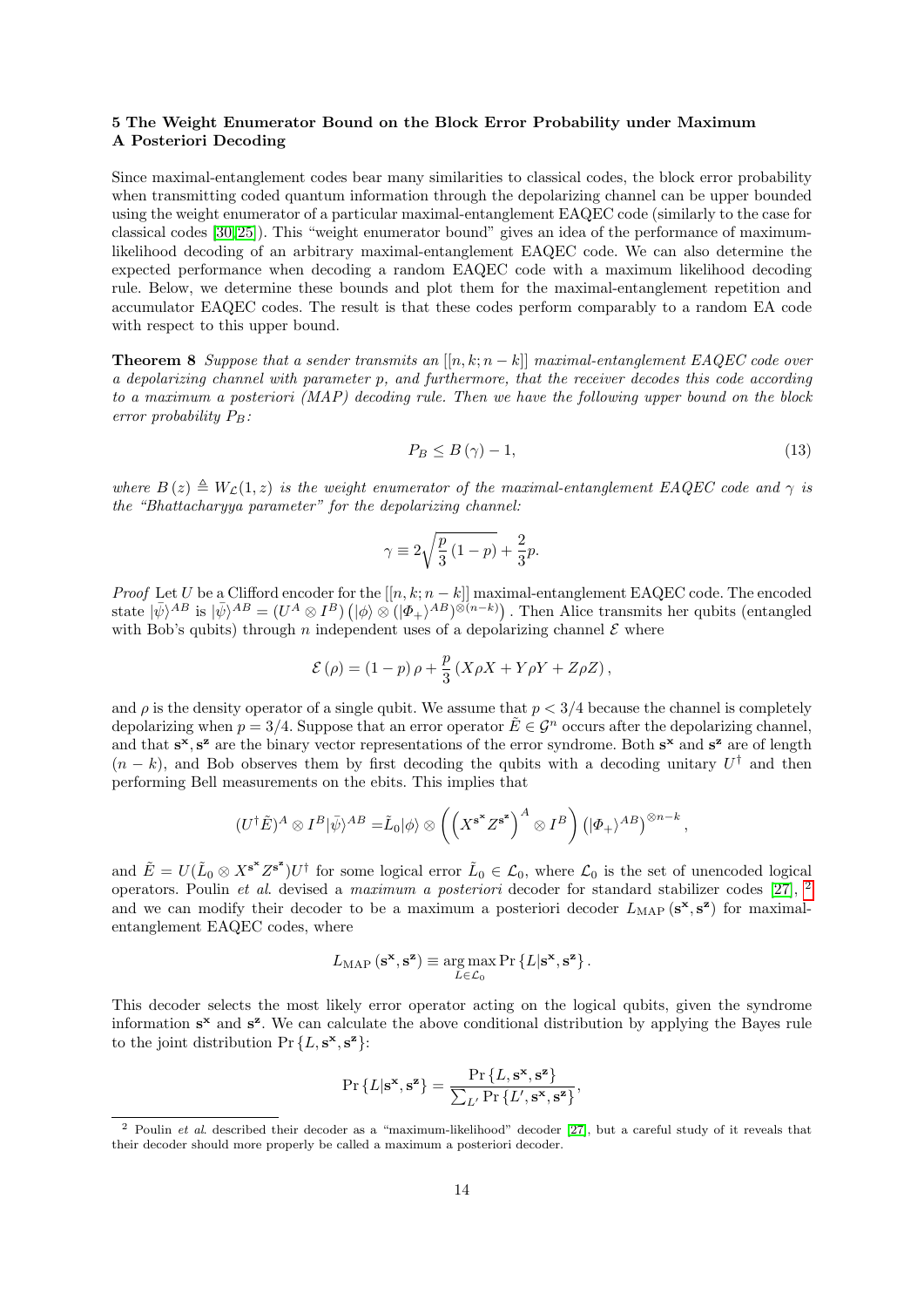where

$$
\Pr\{L, \mathbf{s}^{\mathbf{x}}, \mathbf{s}^{\mathbf{z}}\} = \Pr\{E\}|_{E=U(L \otimes X^{\mathbf{s}^{\mathbf{x}}} Z^{\mathbf{s}^{\mathbf{z}}})U^{\dagger}
$$
\n
$$
= (1-p)^{n-\text{wt}(E)} \left(\frac{p}{3}\right)^{\text{wt}(E)}\Big|_{E=U(L \otimes X^{\mathbf{s}^{\mathbf{x}}} Z^{\mathbf{s}^{\mathbf{z}}})U^{\dagger}
$$
\n
$$
= (1-p)^{n} \left(\frac{p}{3(1-p)}\right)^{\text{wt}(E)}\Big|_{E=U(L \otimes X^{\mathbf{s}^{\mathbf{x}}} Z^{\mathbf{s}^{\mathbf{z}}})U^{\dagger}
$$

The distribution  $\sum_{L'} \Pr \{L', \mathbf{s}^{\mathbf{x}}, \mathbf{s}^{\mathbf{z}}\}$  is fixed over all choices of L. Since  $p < 3/4 \iff p/(3(1-p)) < 1$ , the best choice of L for the maximum a posteriori decoder  $L_{\text{MAP}}(s^x, s^z)$  is the one that selects a recovery operator  $L^{-1} = L$  such that  $E = U(L \otimes X^{s^*} Z^{s^*}) U^{\dagger}$  has the minimum weight. This minimum weight decoder is similar to a classical minimum distance decoder.

.

.

Let  $\mathcal L$  be the set of encoded logical operators and  $\mathcal S'$  be the set of simplified stabilizer generators. Given  $E_0 \in \mathcal{L}_0$ , let

$$
Q(E_0) \equiv \{ \mathbf{s}^{\mathbf{x}}, \mathbf{s}^{\mathbf{z}} : \Pr \{ \tilde{L}_0 E_0, \mathbf{s}^{\mathbf{x}}, \mathbf{s}^{\mathbf{z}} \} \geq \Pr \{ \tilde{L}_0, \mathbf{s}^{\mathbf{x}}, \mathbf{s}^{\mathbf{z}} \} \}.
$$

We can now bound the probability  $P_B(\tilde{L}_0)$  of a block error given that the error operator  $\tilde{L}_0$  occurs under this decoding scheme:

$$
P_B(\tilde{L}_0) = \Pr\{\text{MAP decoder fails} | \tilde{L}_0 \text{ occurs}\}
$$
  
= 
$$
\Pr\left\{L_{\text{MAP}}(\mathbf{s}^{\mathbf{x}}, \mathbf{s}^{\mathbf{z}}) \neq \tilde{L}_0\right\}
$$
  
= 
$$
\Pr\left\{\tilde{L}_0 \cdot L_{\text{MAP}}(\mathbf{s}^{\mathbf{x}}, \mathbf{s}^{\mathbf{z}}) \neq I\right\}
$$
  
= 
$$
\Pr\left\{\tilde{L}_0 \cdot L_{\text{MAP}}(\mathbf{s}^{\mathbf{x}}, \mathbf{s}^{\mathbf{z}}) \in \mathcal{L}_0 \setminus I\right\}
$$
  
= 
$$
\sum_{E_0 \in \mathcal{L}_0 \setminus I} \Pr\left\{\tilde{L}_0 \cdot L_{\text{MAP}}(\mathbf{s}^{\mathbf{x}}, \mathbf{s}^{\mathbf{z}}) = E_0\right\}
$$
  

$$
\leq \sum_{E_0 \in \mathcal{L}_0 \setminus I} \sum_{\mathbf{s}^{\mathbf{x}}, \mathbf{s}^{\mathbf{z}} \in Q(E_0)} \Pr\left\{\tilde{L}_0, \mathbf{s}^{\mathbf{x}}, \mathbf{s}^{\mathbf{z}}\right\}.
$$

Since  $\sqrt{\frac{\Pr{\tilde{L}_0 E_0, \mathbf{s_x}, \mathbf{s_z}}}{\Pr{\tilde{L}_0 E_0, \mathbf{s_x}, \mathbf{s_z}}}}$  $\frac{\Pr\{L_0 E_0, \mathbf{s}^{\mathbf{x}}, \mathbf{s}^{\mathbf{z}}\}}{\Pr\{\bar{L}_0, \mathbf{s}^{\mathbf{x}}, \mathbf{s}^{\mathbf{z}}\}} \geq 1$  for  $\mathbf{s}^{\mathbf{x}}, \mathbf{s}^{\mathbf{z}} \in Q(E_0)$ , we can multiply each term in sum by this factor and then

$$
P_B(\tilde{L}_0) \leq \sum_{E_0 \in \mathcal{L}_0 \setminus I} \sum_{\mathbf{s}^{\mathbf{x}}, \mathbf{s}^{\mathbf{z}} \in Q(E_0)} \sqrt{\Pr\left\{\tilde{L}_0, \mathbf{s}^{\mathbf{x}}, \mathbf{s}^{\mathbf{z}}\right\} \Pr\left\{\tilde{L}_0 E_0, \mathbf{s}^{\mathbf{x}}, \mathbf{s}^{\mathbf{z}}\right\}} \n\leq \sum_{E_0 \in \mathcal{L}_0 \setminus I} \sum_{\mathbf{s}^{\mathbf{x}}, \mathbf{s}^{\mathbf{z}} \in \mathbb{Z}_2^{n-k}} \sqrt{\Pr\left\{\tilde{L}_0, \mathbf{s}^{\mathbf{x}}, \mathbf{s}^{\mathbf{z}}\right\} \Pr\left\{\tilde{L}_0 E_0, \mathbf{s}^{\mathbf{x}}, \mathbf{s}^{\mathbf{z}}\right\}} \n= \sum_{E \in \mathcal{L} \setminus I} \sum_{M \in \mathcal{S}'} \sqrt{\Pr\left\{\tilde{L}M\right\} \Pr\left\{\tilde{L}EM\right\}} \n\leq \sum_{E \in \mathcal{L} \setminus I} \sum_{M \in \mathcal{G}^n} \sqrt{\Pr\left\{\tilde{L}M\right\} \Pr\left\{\tilde{L}EM\right\}},
$$

where  $\tilde{L} = U(\tilde{L}_0 \otimes I)U^{\dagger}$ ,  $E = UE_0U^{\dagger}$ , and  $M = U(I \otimes X^{s^*}Z^{s^*})U^{\dagger} \in S'$ . Observe that

$$
\sum_{M \in \mathcal{G}^n} \sqrt{\Pr\left\{\tilde{L}M\right\} \Pr\left\{\tilde{L}EM\right\}} = \sum_{M \in \mathcal{G}^n} \sqrt{\Pr\left\{M\right\} \Pr\left\{\tilde{L}E\tilde{L}M\right\}} \\
= \sum_{M \in \mathcal{G}^n} \prod_{i=1}^n \sqrt{\Pr\left\{(M)_i\right\} \Pr\left\{(\tilde{L})_i(E)_i(\tilde{L})_i(M)_i\right\}} \\
= \prod_{i=1}^n \sum_{(M)_i \in \mathcal{G}} \sqrt{\Pr\left\{(M)_i\right\} \Pr\left\{(\tilde{L})_i(E)_i(\tilde{L})_i(M)_i\right\}}
$$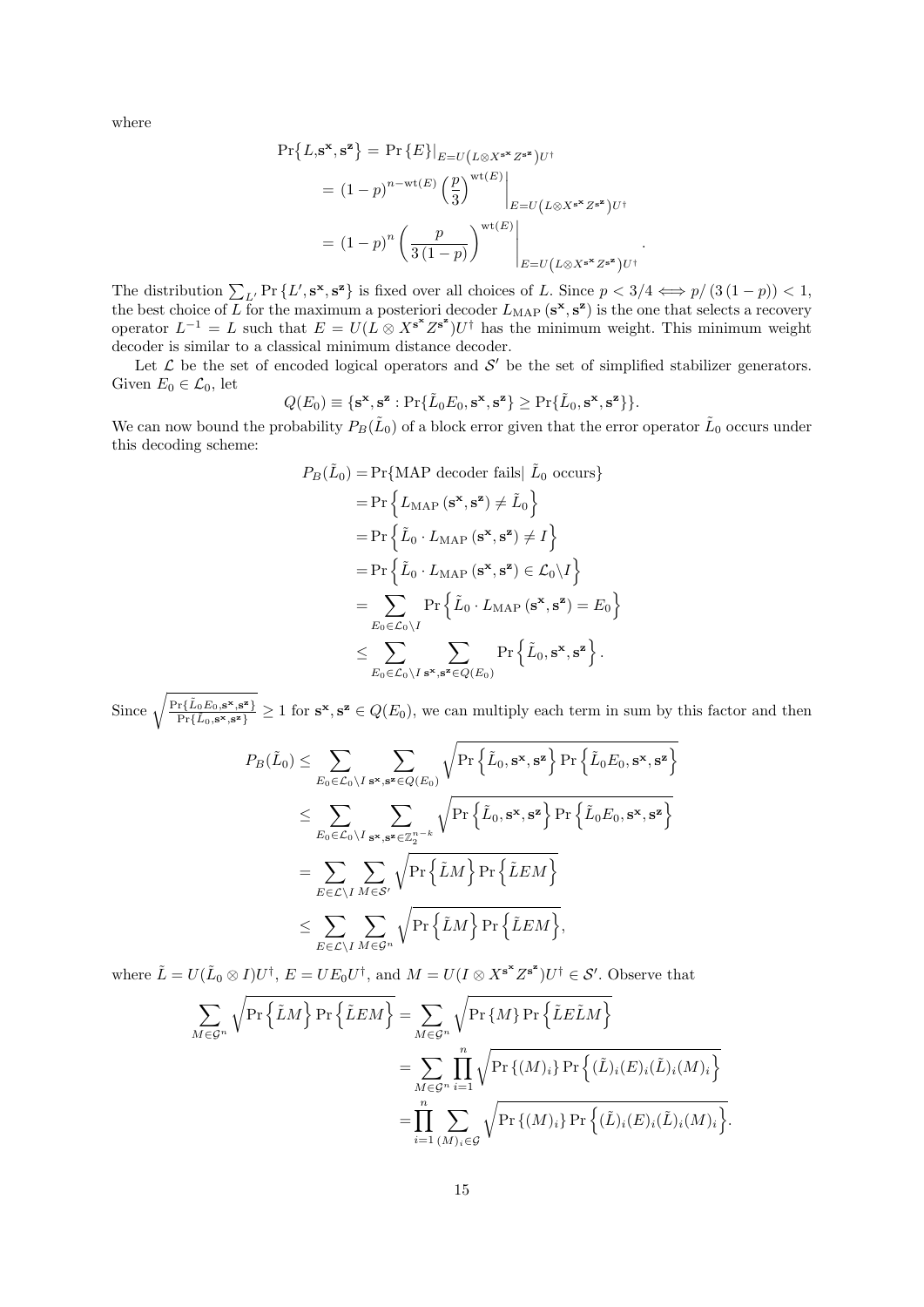It holds that  $(\tilde{L})_i(E)_i(\tilde{L})_i \neq I$  if  $(E)_i \neq I$  and so

$$
\sum_{(M)_i \in \mathcal{G}} \sqrt{\Pr\{(M)_i\} \Pr\left\{ (\tilde{L})_i (E)_i (\tilde{L})_i (M)_i \right\}} = 2\sqrt{\frac{p}{3}(1-p)} + \frac{2}{3}p = \gamma.
$$

Otherwise,

$$
\sum_{(M)_i \in \mathcal{G}} \sqrt{\Pr\{(M)_i\} \Pr\left\{ (\tilde{L})_i (E)_i (\tilde{L})_i (M)_i \right\}} = 1.
$$

Consequently,

$$
P_B(\tilde{L}_0) \le \sum_{E \in \mathcal{L} \setminus I} \gamma^{\text{wt}(\tilde{L}E\tilde{L})}
$$
  
= 
$$
\sum_{E \in \mathcal{L} \setminus I} \gamma^{\text{wt}(E)}
$$
  
= 
$$
B(\gamma) - 1.
$$

Therefore, the probability  $P_B$  of a block error is bounded by  $B(\gamma) - 1$  when taking the expectation over all  $\tilde{L}_0$ .

The above theorem is similar to Theorem 7.5 in Ref. [\[25\]](#page-24-21), which determines an upper bound on the block error probability when transmitting a classical linear code over a binary symmetric channel.

<span id="page-16-1"></span>**Theorem 9** Suppose that the sender transmits a random  $[[n, k; n - k]]$  maximal-entanglement EAQEC code over a depolarizing channel with parameter p and furthermore that the receiver decodes this code according to a maximum a posteriori decoding rule. Let U be the Clifford encoder for this code. Then we have the following upper bound on the expected block error probability  $\overline{P}_B$ :

<span id="page-16-0"></span>
$$
\overline{P}_B = \mathbb{E}_U \{ P_B \} \le \frac{2^{2k} - 1}{2^{2n} - 1} ((1 + 3\gamma)^n - 1), \tag{14}
$$

where  $\gamma$  is the Bhattacharyya parameter defined in the previous theorem and the expectation is with respect to the choice of random code. In particular, if the rate  $k/n$  satisfies the following upper bound:

$$
\frac{k}{n} < 1 - \frac{1}{2} \log_2 \left( 1 + 3\gamma \right),
$$

then the error probability decreases exponentially to zero in the asymptotic limit.

Proof We first establish a method for choosing a random maximal-entanglement EAQEC code. A natural method for doing so is first to fix a basis of Pauli operators  $X_1$ ,  $Z_1$ ,  $X_2$ ,  $Z_2$ , ...,  $X_n$ ,  $Z_n$ , where the first  $n - k$  anticommuting pairs correspond to the stabilizer operators for the  $n - k$  ebits and the next k anticommuting pairs correspond to the logical operators for the k information qubits. We then select a Clifford unitary uniformly at random from the Clifford group (see Section VI-A-2 of Ref. [\[12\]](#page-23-6) for a relatively straightforward algorithm for doing so) and apply it to the above fixed basis. This procedure produces  $2n$  encoded operators  $\overline{X}_1$ ,  $\overline{Z}_1$ ,  $\overline{X}_2$ ,  $\overline{Z}_2$ , ...,  $\overline{X}_n$ ,  $\overline{Z}_n$  that specify a random maximalentanglement EAQEC code.

We now need to determine the expected weight enumerator  $\mathbb{E}_U\{B(z)\} = \sum_{w=0}^n \mathbb{E}_U\{B_w\} z^w$  for such a random maximal-entanglement code. This will allow us to apply Theorem [8](#page-14-2) to get an upper bound on the expected block error probability. Each coefficient  $\mathbb{E}_U \{B_w\}$  corresponds to the expected number of Pauli operators of weight w that belong to the logical operator group of a random EA code. Equivalently, it corresponds to the expected number of Pauli operators of weight  $w$  that commute with the entanglement subgroup of a random code. First, let us consider  $\mathbb{E}_U \{B_0\}$ . The identity operator is the only Pauli operator with weight zero. It commutes with all operators with unit probability. Thus,  $\mathbb{E}_U\{B_0\} = 1$ . Now, let us consider  $\mathbb{E}_U\{B_w\}$  with  $w \geq 1$ . We first determine the probability that a Pauli operator g with non-zero weight commutes with the 2  $(n - k)$  encoded operators  $\overline{X}_1$ ,  $\overline{Z}_1$ ,  $\overline{X}_2$ ,  $\overline{Z}_2$ ,  $\ldots, \overline{X}_{n-k}, \overline{Z}_{n-k}$  for a random EA code. To simplify the calculation, observe that applying a uniformly random Clifford unitary to the operators  $X_1, Z_1, X_2, Z_2, \ldots, X_{n-k}, Z_{n-k}$  and then determining the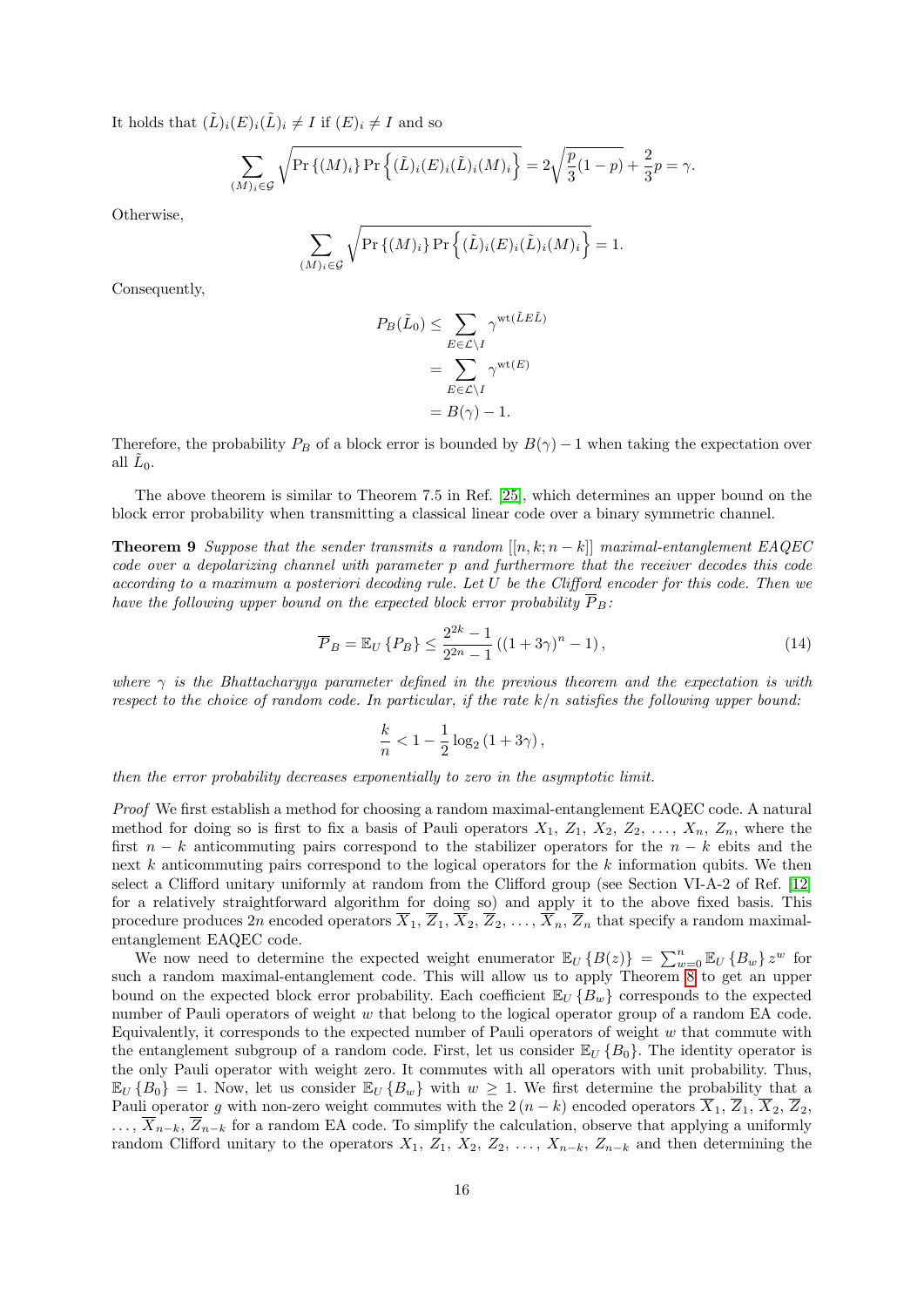probability that a fixed operator g commutes with all of them is actually the same as keeping the basis fixed and applying a random Clifford to the operator  $q$  itself. This holds because

$$
C f C^{\dagger} g \pm g C f C^{\dagger} = 0 \iff f C^{\dagger} g C \pm C^{\dagger} g C f = 0.
$$

Then a uniform distribution on the Clifford unitaries takes this operator g to an arbitrary Pauli operator g', and the distribution induced is just the uniform distribution on all of the  $2^{2n} - 1$  n-qubit Pauli operators not equal to the identity (this reasoning is the same as that in Section VI-A-1 of Ref. [\[12\]](#page-23-6)). At this point, the argument becomes purely combinatorial, and the only operators that commute with the above fixed basis are the ones with identity acting on the first  $n-k$  qubits. Thus, there are  $2^{2k} - 1$  Pauli operators besides the identity that commute with the fixed basis, and we conclude that the probability that a fixed Pauli operator g with non-zero weight commutes with the random set  $\overline{X}_1, \overline{Z}_1, \overline{X}_2, \overline{Z}_2, \ldots$ ,  $\overline{X}_{n-k}, \overline{Z}_{n-k}$  is

$$
\frac{2^{2k}-1}{2^{2n}-1}.
$$

Now we can calculate the expected number of operators that are in the logical subgroup. The number of Pauli operators with weight w is  $\binom{n}{w}3^w$ . Consequently, we have

$$
\mathbb{E}_U\{B_w\} = \frac{2^{2k} - 1}{2^{2n} - 1} \binom{n}{w} 3^w,
$$

which implies

$$
\mathbb{E}_U \{B(z)\} - \mathbb{E}_U \{B_0\} = \sum_{w=1}^n \mathbb{E}_U \{B_w\} z^w
$$
  
= 
$$
\frac{2^{2k} - 1}{2^{2n} - 1} \sum_{w=1}^n {n \choose w} 3^w z^w
$$
  
= 
$$
\frac{2^{2k} - 1}{2^{2n} - 1} ((1 + 3z)^n - 1).
$$

Therefore, by exploiting the result in Theorem [8,](#page-14-2) an upper bound on the expected block error probability for general EAQEC codes with maximal entanglement is

$$
\mathbb{E}_U\{P_B\} \le \overline{B}(\gamma) - \overline{B}_0,
$$
  
= 
$$
\frac{2^{2k} - 1}{2^{2n} - 1} ((1 + 3\gamma)^n - 1).
$$

We can drive the expected error probability to be arbitrarily low in the large  $n$  and  $k$  limit by ensuring that

<span id="page-17-0"></span>
$$
\frac{k}{n} < 1 - \frac{1}{2} \log_2 \left( 1 + 3\gamma \right). \tag{15}
$$

This bound is not as tight as the EA hashing bound (the optimal limit), and Figure [2](#page-18-1) displays how these two bounds differ.

We can plot the error probability bound in  $(13)$  as a function of p for specific codes such as the repetition codes or the accumulator codes and then compare the results with the average error probability bound for a random code. Figure [3](#page-19-0) provides such plots and compares their performance with a random EA code, with respect to these bounds.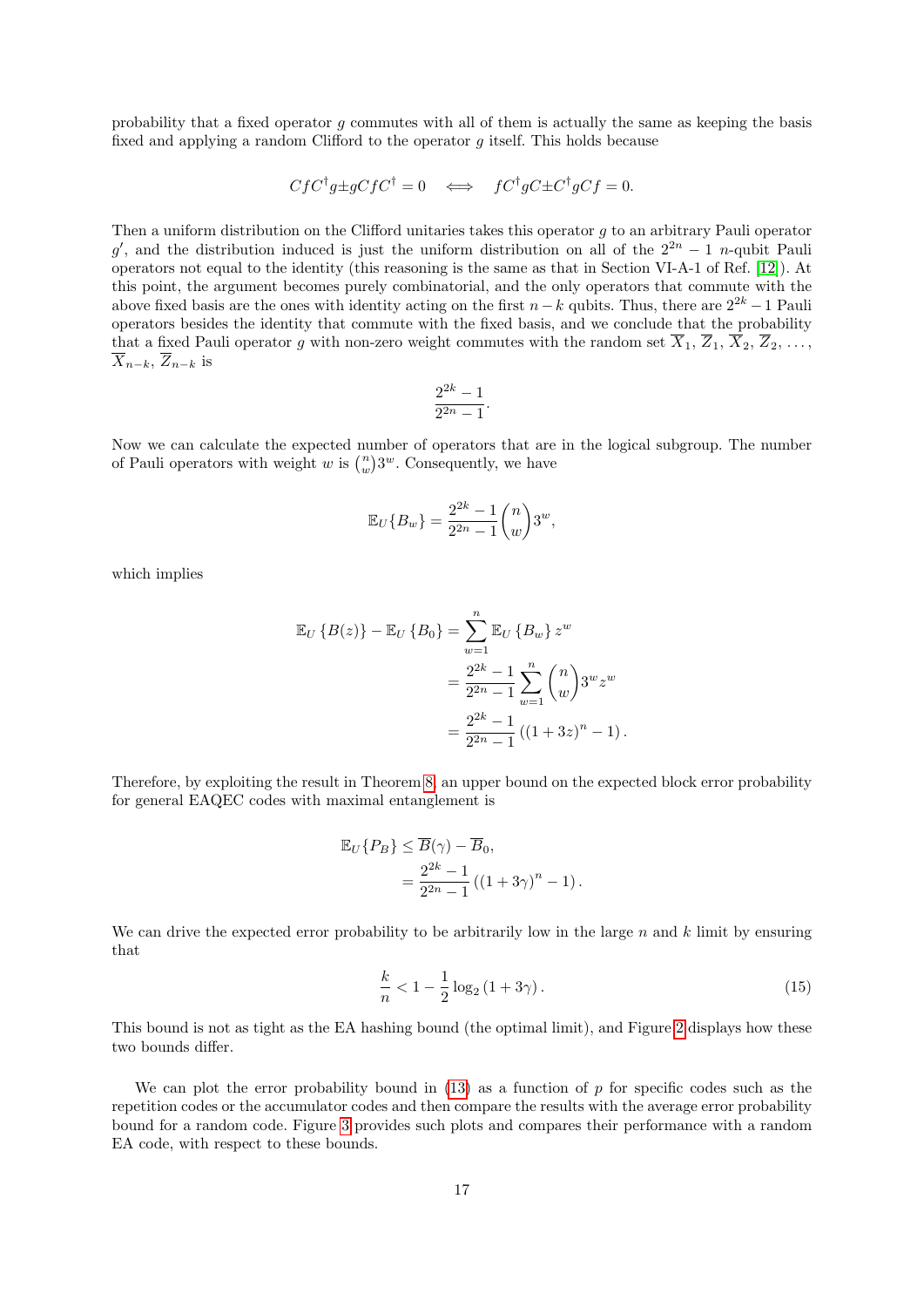

<span id="page-18-1"></span>Fig. 2 The figure plots both the EA hashing bound  $1 - 1/2 [H_2(p) + p \log_2 3]$  from Ref. [\[3\]](#page-23-7) and the "asymptotic weight enumerator bound" from [\(15\)](#page-17-0) as a function of the depolarizing parameter. The two bounds become close for high depolarizing noise. Interestingly, the thresholds of the maximal-entanglement EA turbo codes from Ref. [\[40\]](#page-24-12) are just shy of the asymptotic weight enumerator bound (see Figures 6(b) and 7(b) of that paper).

## <span id="page-18-0"></span>6 Hashing Bounds for Pauli Channels

The hashing bound of a quantum channel is an achievable rate for reliable quantum communication [\[2\]](#page-23-0), and as such, it constitutes a lower bound on the quantum capacity of a Pauli channel [\[23,](#page-24-29) [32,](#page-24-30) [9\]](#page-23-8). For a Pauli channel, this bound has a simple form and the proof that it is achievable is particularly simple as well. In this section, we summarize several variations of the hashing protocol for reliable communication in the asymptotic limit of many channel uses. In particular, one of the hashing bounds demonstrates that a maximal-entanglement EAQEC achieves the entanglement-assisted quantum capacity of a Pauli channel. We consider random stabilizer codes and use some techniques from the previous section. For more details about quantum Shannon theory, we refer interested readers to Ref. [\[43\]](#page-24-31) and references therein.

#### 6.1 Hashing Bound for Stabilizer Codes

We first review a simple proof of the hashing bound for stabilizer codes [\[35\]](#page-24-22) in order to have it available for helping to obtain the proofs of the hashing bounds for EAQEC codes.

Theorem 10 (Hashing Bound) There exists a quantum stabilizer code that achieves the hashing limit  $R = 1 - H(p)$  for a Pauli channel  $\mathcal E$  of the following form:

<span id="page-18-3"></span>
$$
\mathcal{E}(\rho) = p_I \rho + p_X X \rho X + p_Y Y \rho Y + p_Z Z \rho Z,
$$

where  $\rho$  is the density operator of a single qubit,  $\mathbf{p} = (p_1, p_X, p_Y, p_Z)$  and  $H(\mathbf{p}) = -\sum_{i \in \{I, X, Y, Z\}} p_i \log_2(p_i)$ is the entropy of this probability vector.

Proof We need to correct only the typical errors. Define the typical error set as follows:

$$
T_{\delta}^{\mathbf{p}^n} \equiv \left\{ a^n : \left| -\frac{1}{n} \log_2 \left( \Pr \left\{ E_{a^n} \right\} \right) - H \left( \mathbf{p} \right) \right| \le \delta \right\},\
$$

where  $a^n$  is some sequence consisting of the letters  $\{I, X, Y, Z\}$  and  $\Pr\{E_{a^n}\}\$ is the probability that an independent and identically distributed (IID) Pauli channel issues some tensor-product error  $E_{a^n}$  $E_{a_1} \otimes \cdots \otimes E_{a_n}$ , where  $E_{a_j} \in \{I, X, Y, Z\}$ . This typical set consists of the likely errors in the sense that

<span id="page-18-2"></span>
$$
\sum_{a^n \in T_{\delta}^{\mathbf{p}^n}} \Pr\left\{E_{a^n}\right\} \ge 1 - \epsilon,\tag{16}
$$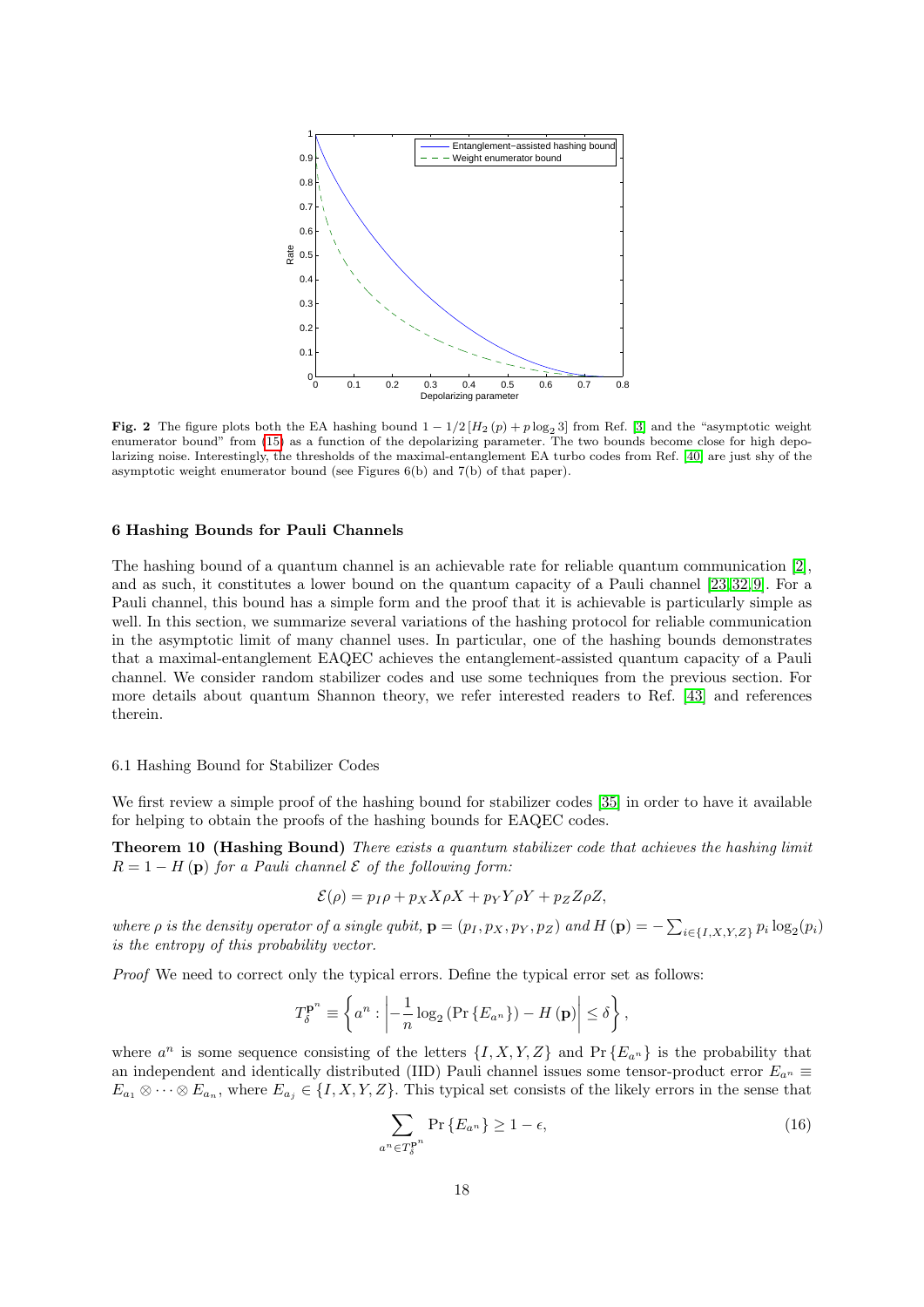

<span id="page-19-0"></span>**Fig. 3** The figures plot the weight enumerator bound in  $(14)$  as a function of the depolarizing parameter p for various finite-length codes. (a) The weight enumerator bound for maximal-entanglement repetition codes of length 3 to 12. (b) The expected weight enumerator bound for random rate  $1/n$  maximal-entanglement codes of length 3 to 12. (c) The weight enumerator bound for maximal-entanglement accumulator codes of length 3 to 12. (d) The expected weight enumerator bound for random rate  $(n-1)/n$  maximal-entanglement codes of length 3 to 12. Observe that the performance of the maximal-entanglement repetition and accumulator codes with respect to this upper bound is comparable to the expected performance of random maximal-entanglement codes.

for all  $\epsilon > 0$  and sufficiently large n. The quantum error correction conditions for a stabilizer code defined by a stabilizer group S in this case are that  $\{E_{a^n} : a^n \in T_{\delta}^{\mathbf{p}^n}\}$  $\{\overline{\mathcal{S}}^{\mathbf{p}}\}$  is a correctable set of errors if

$$
E_{a^n}^{\dagger}E_{b^n}\notin N(\mathcal{S})\backslash\tilde{\mathcal{S}},
$$

for all error pairs  $E_{a^n}$  and  $E_{b^n}$  such that  $a^n, b^n \in T_{\delta}^{\mathbf{p}^n}$  $\tilde{\mathcal{S}} = \{eg : g \in \mathcal{S}, e \in \{\pm I, \pm iI\}\}\.$  Also, we consider the expectation of the error probability under a random choice of a stabilizer code and proceed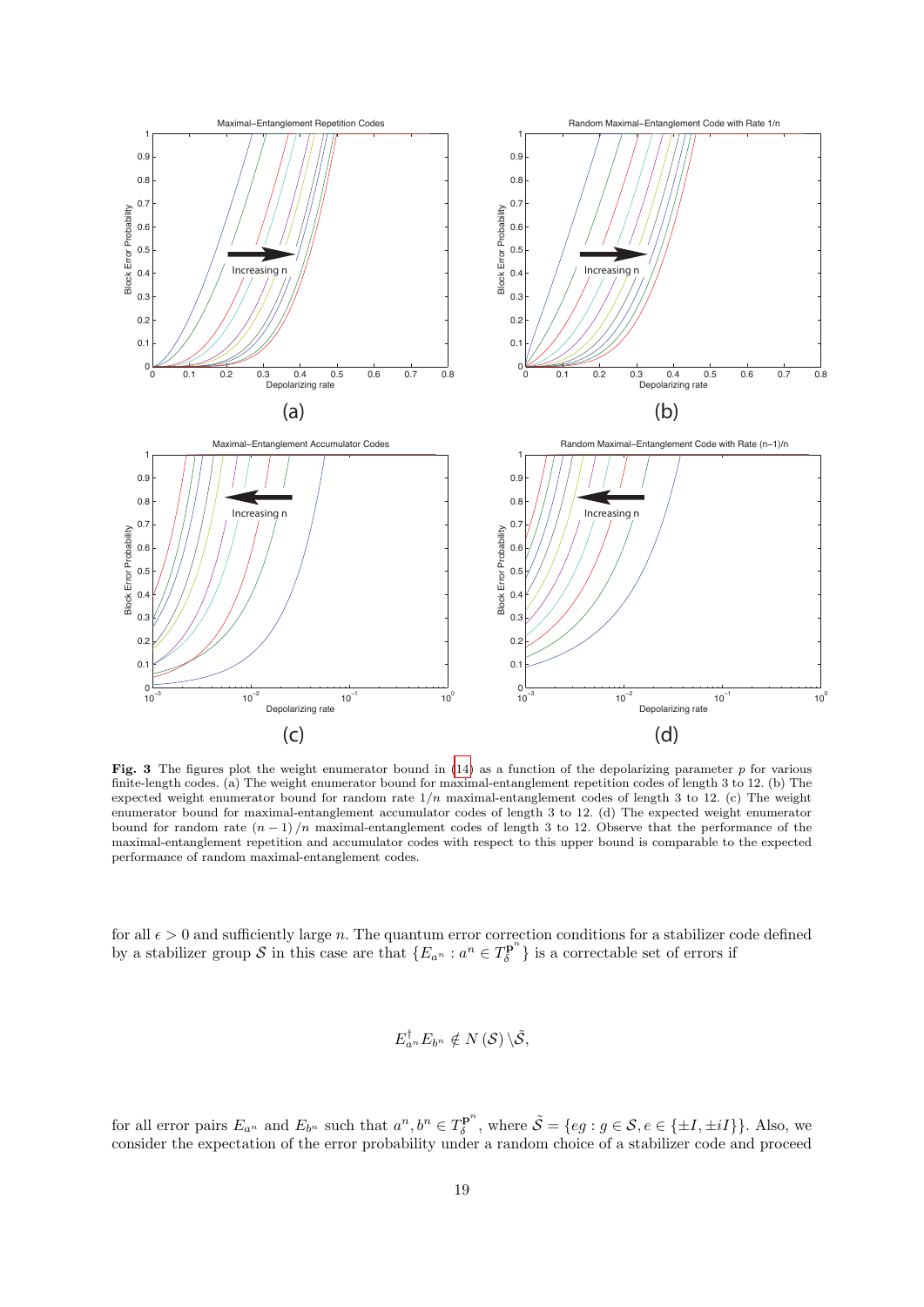to bound it as follows:

$$
\mathbb{E}_{\mathcal{S}}\left\{p_e\right\} = \mathbb{E}_{\mathcal{S}}\left\{\sum_{a^n} \Pr\left\{E_{a^n}\right\} \mathcal{I}\left(E_{a^n} \text{ is uncorrectable under } \mathcal{S}\right)\right\}
$$
  
\n
$$
\leq \mathbb{E}_{\mathcal{S}}\left\{\sum_{a^n \in T_{\delta}^{\mathbf{p}^n}} \Pr\left\{E_{a^n}\right\} \mathcal{I}\left(E_{a^n} \text{ is uncorrectable under } \mathcal{S}\right)\right\} + \epsilon
$$
  
\n
$$
= \sum_{a^n \in T_{\delta}^{\mathbf{p}^n}} \Pr\left\{E_{a^n}\right\} \mathbb{E}_{\mathcal{S}}\left\{\mathcal{I}\left(E_{a^n} \text{ is uncorrectable under } \mathcal{S}\right)\right\} + \epsilon
$$
  
\n
$$
= \sum_{a^n \in T_{\delta}^{\mathbf{p}^n}} \Pr\left\{E_{a^n}\right\} \Pr_{\mathcal{S}}\left\{E_{a^n} \text{ is uncorrectable under } \mathcal{S}\right\} + \epsilon.
$$

The first equality follows by definition:  $\mathcal I$  is an indicator function equal to one if  $E_{a^n}$  is uncorrectable under  $S$  and equal to zero otherwise. The first inequality follows from [\(16\)](#page-18-2): we correct only the typical errors because the atypical error set has negligible probability mass. The second equality follows by exchanging the expectation and the sum. The third equality follows because the expectation of an indicator function is the probability that the event it selects occurs. Continuing, we have

$$
= \sum_{a^n \in T_{\delta}^{\mathbf{p}n}} \Pr \left\{ E_{a^n} \right\} \Pr_{\mathcal{S}} \left\{ \exists E_{b^n} : b^n \in T_{\delta}^{\mathbf{p}n}, b^n \neq a^n, E_{a^n}^{\dagger} E_{b^n} \in N \left( \mathcal{S} \right) \setminus \tilde{\mathcal{S}} \right\}
$$
  
\n
$$
\leq \sum_{a^n \in T_{\delta}^{\mathbf{p}n}} \Pr \left\{ E_{a^n} \right\} \Pr_{\mathcal{S}} \left\{ \exists E_{b^n} : b^n \in T_{\delta}^{\mathbf{p}n}, b^n \neq a^n, E_{a^n}^{\dagger} E_{b^n} \in N \left( \mathcal{S} \right) \right\}
$$
  
\n
$$
= \sum_{a^n \in T_{\delta}^{\mathbf{p}n}} \Pr \left\{ E_{a^n} \right\} \Pr_{\mathcal{S}} \left\{ \bigcup_{b^n \in T_{\delta}^{\mathbf{p}n}, b^n \neq a^n} E_{a^n} E_{b^n} \in N \left( \mathcal{S} \right) \right\}
$$
  
\n
$$
\leq \sum_{a^n, b^n \in T_{\delta}^{\mathbf{p}n}, b^n \neq a^n} \Pr \left\{ E_{a^n} \right\} \Pr_{\mathcal{S}} \left\{ E_{a^n}^{\dagger} E_{b^n} \in N \left( \mathcal{S} \right) \right\}
$$
  
\n
$$
\leq \sum_{a^n, b^n \in T_{\delta}^{\mathbf{p}n}, b^n \neq a^n} \Pr \left\{ E_{a^n} \right\} 2^{-(n-k)}
$$
  
\n
$$
\leq 2^{2n[H(\mathbf{p}) + \delta]} 2^{-n[H(\mathbf{p}) + \delta]} 2^{-(n-k)}
$$
  
\n
$$
= 2^{-n[1-H(\mathbf{p}) - k/n - \delta]}.
$$

The first equality follows from the error correction conditions for a quantum stabilizer code. The first inequality follows by ignoring any potential degeneracy in the code—we consider an error uncorrectable if it lies in the normalizer  $N(S)$  and the probability can only be larger because  $N(S) \setminus S \subset N(S)$ . The second equality follows by realizing that the probabilities for the existence criterion and the union of events are equivalent. The second inequality follows by applying the union bound. The third inequality follows from the fact that the probability for a fixed operator  $E_{a_n}^{\dagger} E_{b_n}$  not equal to the identity commuting with the stabilizer operators of a random stabilizer can be upper bounded as follows:

$$
\Pr_{\mathcal{S}}\left\{E_{a^n}^{\dagger}E_{b^n} \in N\left(\mathcal{S}\right)\right\} = \frac{2^{n+k}-1}{2^{2n}-1} \leq 2^{-(n-k)}.
$$

The reasoning here is similar to the reasoning in Theorem [9.](#page-16-1) The random choice of a stabilizer code is equivalent to fixing operators  $Z_1, \ldots, Z_{n-k}$  and performing a uniformly random Clifford unitary. The probability that a fixed operator commutes with  $Z_1, \ldots, Z_{n-k}$  is then just the number of non-identity operators in the normalizer  $(2^{n+k}-1)$  divided by the total number of non-identity operators  $(2^{2n}-1)$ . After applying the above bound, we then exploit the following typicality bounds:

$$
\forall a^n \in T_{\delta}^{\mathbf{p}^n} : \Pr\left\{E_{a^n}\right\} \le 2^{-n[H(\mathbf{p})+\delta]},
$$
  

$$
\left|T_{\delta}^{\mathbf{p}^n}\right| \le 2^{n[H(\mathbf{p})+\delta]}.
$$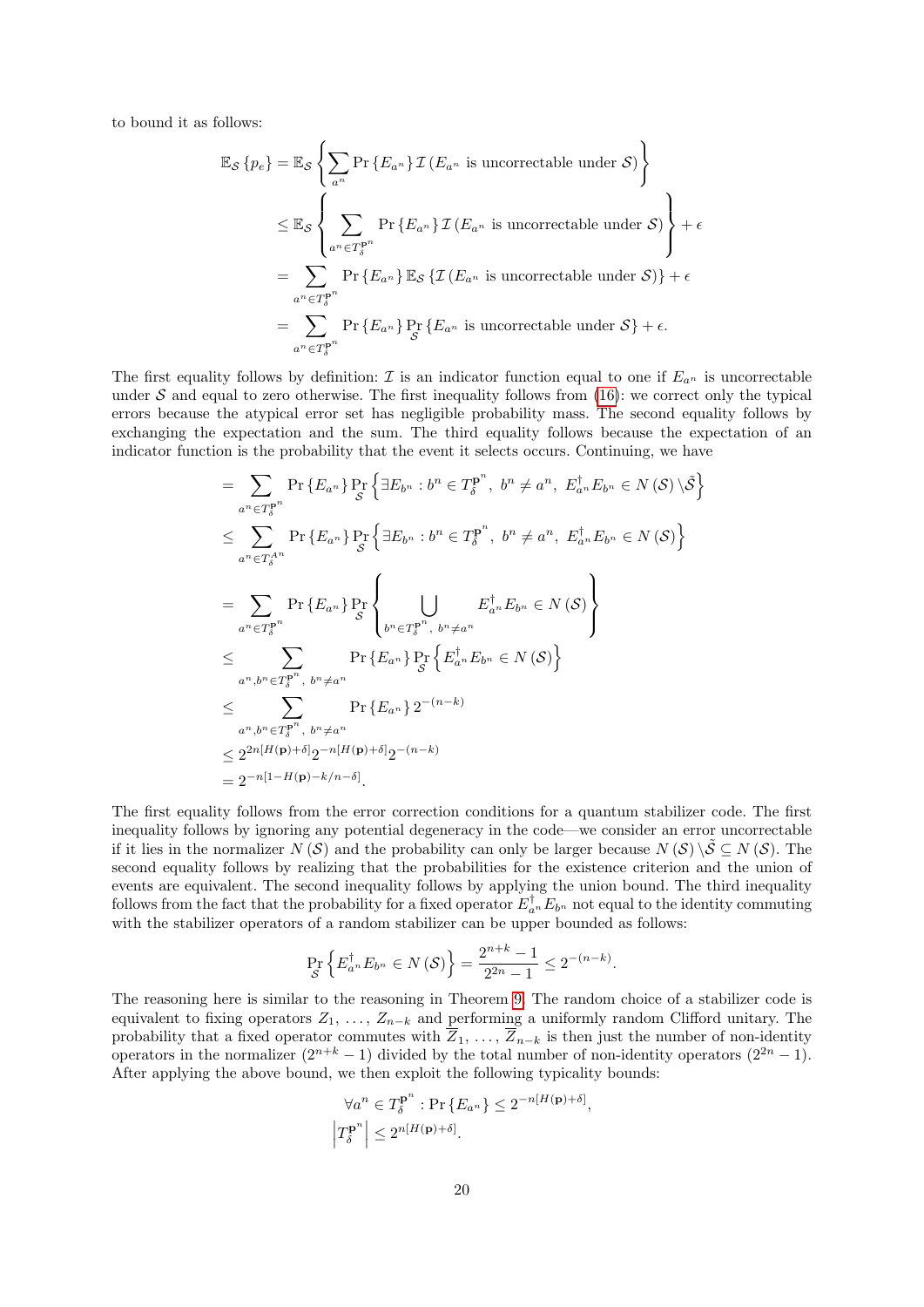We conclude that as long as the rate  $k/n = 1 - H(\mathbf{p}) - 2\delta$ , the expectation of the error probability becomes arbitrarily small, so that there exists at least one choice of a stabilizer code with the same bound on the error probability.

#### 6.2 Entanglement-Assisted Quantum Error-Correcting Codes

#### 6.2.1 Maximal-Entanglement Codes

Now consider the case of an EAQEC code. At first, we choose the code to be a maximal-entanglement EAQEC code, so that there are only information qubits or shares of ebits sent into the encoder. The quantum error correction conditions in such a case become that  ${E_{a^n}}$  is a correctable set of errors if

$$
E_{a^n}^{\dagger} E_{b^n} \notin N\left(S_S\right),\,
$$

for all error pairs  $E_{a^n}$  and  $E_{b^n}$  in the error set, where  $S_S$  is the symplectic subgroup of the stabilizer code. It follows for a random EAQEC code of this form that

$$
\Pr_{\mathcal{S}}\left\{E_{a^n}^{\dagger}E_{b^n} \in N\left(\mathcal{S}_E\right)\right\} = \frac{2^{2k} - 1}{2^{2n} - 1} \leq 2^{-2(n-k)},
$$

because there are  $2^{2k} - 1$  nonidentity operators that commute with the  $2(n - k)$  operators that generate  $S<sub>S</sub>$ . By modifying the last few steps of the above proof as follows

$$
\sum_{a^n, b^n \in T_{\delta}^{\mathbf{p}^n}, b^n \neq a^n} \Pr\left\{E_{a^n}\right\} 2^{-2(n-k)} \leq 2^{2n[H(\mathbf{p}) + \delta]} 2^{-n[H(\mathbf{p}) + \delta]} 2^{-2(n-k)}
$$
  
=  $2^{-2n[1 - H(\mathbf{p})/2 - k/n - \delta/2]}$ ,

we obtain the hashing bound for EAQEC codes:

Theorem 11 (EA Hashing Bound) There exists a maximal-entanglement EAQEC code that achieves the EA hashing limit  $R = 1 - H(p)/2$  for a Pauli channel with parameters p.

# 6.2.2 Non-Maximal-Entanglement Codes

We could also consider codes that do not use the maximal amount of ebits possible. In this case, there are k information qubits,  $n - k - c$  ancilla qubits, and c ebits. The quantum error correction conditions in this case become that  ${E_{a^n}}$  is a correctable set of errors if

$$
E_{a^n}^{\dagger}E_{b^n}\notin N\left(\mathcal{S}_{S},\mathcal{S}_{I}\right)\backslash\tilde{\mathcal{S}}_{I},
$$

for all error pairs  $E_{a^n}$  and  $E_{b^n}$  in the error set, where  $S_S$  is the symplectic subgroup and  $S_I$  is the isotropic subgroup of the EAQEC code, and  $\tilde{S}_I = \{eg : g \in S_I, e \in \{\pm I, \pm iI\}\}\.$  Focusing only on non-denegerate errors, the error-correcting conditions become

$$
E_{a^n}^{\dagger} E_{b^n} \notin N\left(S_S, \mathcal{S}_I\right).
$$

Then the relevant probability is

$$
\Pr_{\mathcal{S}}\left\{E_{a^n}^{\dagger}E_{b^n} \in N\left(\mathcal{S}_{S}, \mathcal{S}_{I}\right)\right\} = \frac{2^{n+k-c}-1}{2^{2n}-1} \leq 2^{-(n-k+c)} = 2^{-n(1-k/n+c/n)},
$$

which follows from similar counting arguments. This then leads to the following theorem for general EAQEC codes:

**Theorem 12 (EA Hashing Region)** There exists an EAQEC code whose achievable rate pair  $(Q = k/n)$ ,  $E = c/n$ ) obeys the following EA hashing bound for a Pauli channel with parameters p:

$$
Q \leq 1 - H\left(\mathbf{p}\right) + E.
$$

By varying c from 0 to the maximal amount  $n - k$ , we can interpolate between stabilizer codes and maximal-entanglement EAQEC codes and achieve all rate pairs in the following hashing region:

$$
Q \le 1 - H(\mathbf{p}) + E,
$$
  
 
$$
Q \le 1 - H(\mathbf{p}) / 2.
$$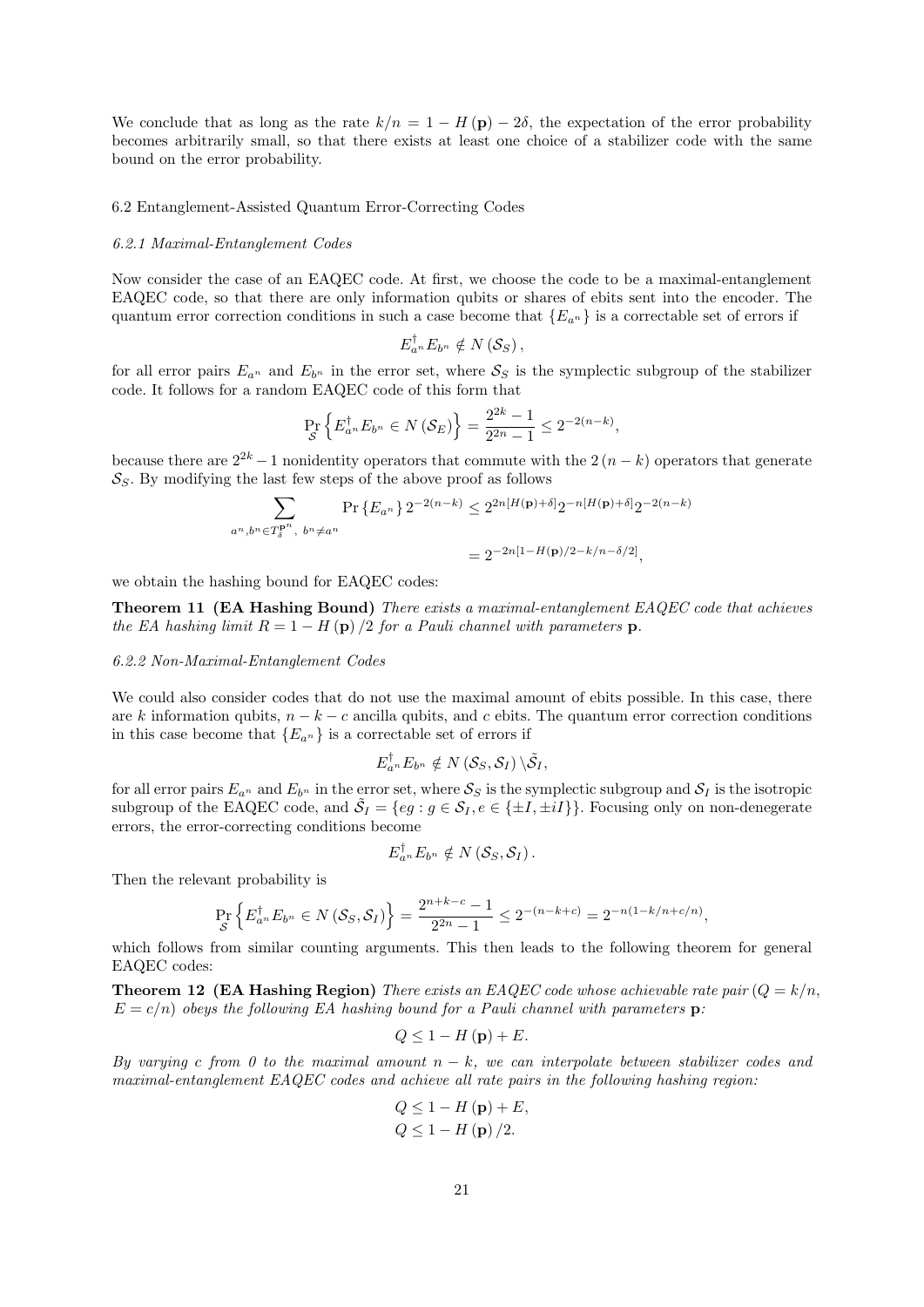#### 6.2.3 Entanglement-Assisted Codes with Imperfect Ebits

In the case that the ebits of the receiver are not perfect, we can use another stabilizer code to protect the ebits employed in the EAQEC code for transmitting information qubits [\[21,](#page-24-14) [40\]](#page-24-12). Suppose that Alice uses an  $[[n, k; c]]$  EAQEC code with a (simplified) stabilizer group  $S_1$  through a Pauli channel with parameter  $p_1$  to communicate with Bob and Bob's qubits suffer a Pauli channel with parameter  $p_2$ . Furthermore, suppose Bob uses an  $[[m, c]]$  stabilizer code with a stabilizer group  $S_2$  to protect his c qubits.

Suppose Bob uses two decoders in sequence to correct the errors—the first corrects the errors on the ebits and the second corrects the errors on the information qubits. Following the proof of Theorem [10](#page-18-3) and employing the union bound for two independent uses of the codes, we have the following hashing bound for combination codes when the ebits are imperfect:

**Theorem 13 (Hashing Bounds for Combination Codes)** Let  $\alpha = \frac{m}{n}$ . There exists an [[n, k; c]] EAQEC code combined with an  $[[m, c]]$  stabilizer code with achievable rate pair  $(Q = k/n, E = c/n)$ obeys the following hashing bounds for two Pauli channels with parameters  $\mathbf{p}_1$  and  $\mathbf{p}_2$ , respectively:

<span id="page-22-0"></span>
$$
\frac{1}{\alpha}E \le 1 - H(\mathbf{p_2}),
$$
  
 
$$
Q \le 1 - H(\mathbf{p_1}) + E.
$$

On the other hand, Bob can treat the combination code as an  $[[n+m, k]]$  stabilizer code with a stabilizer group S. Using a similar argument as in the proof of Theorem [10,](#page-18-3) we find that  $Q \leq 1+\alpha-H(\mathbf{p}_1)-\alpha H(\mathbf{p}_2)$ , which agrees with Theorem [13](#page-22-0) if the entanglement consumption rate E can be as large as  $\alpha(1 - H(\mathbf{p}_2)).$ This result might be considered surprising because the simulations in Ref. [\[21\]](#page-24-14) suggest that a single decoder has better performance than decoding the two codes in sequence—however, it appears that this is a finite blocklength effect that gets washed away in the asymptotic limit.

## 6.3 EAQEC Codes for Classical Communication

Now suppose the goal is to send classical data by exploiting maximal-entanglement EAQEC codes. In this case, the stabilizer structure is similar to that for a maximal-entanglement EAQEC code for sending quantum data, but this time we do not care if Z errors affect the information qubits because they are classical. The error correction conditions then become that  ${E_{a^n}}$  is a correctable set of errors if

$$
E_{a^n}^{\dagger} E_{b^n} \notin N\left(S_S, \mathcal{L}_X\right),
$$

for all error pairs  $E_{a^n}$  and  $E_{b^n}$  in the error set, where  $S_S$  is the symplectic subgroup and  $\mathcal{L}_X$  is the logical  $X$  subgroup of the EAQEC code. Then the relevant probability is

$$
\Pr_{\mathcal{S}}\left\{E_{a^n}^{\dagger}E_{b^n} \in N\left(\mathcal{S}_{S}, \mathcal{L}_X\right)\right\} = \frac{2^k - 1}{2^{2n} - 1} \leq 2^{-(2n - k)} = 2^{-n(2 - k/n)},
$$

which follows from similar counting arguments. By modifying the last few steps of the proof of Theorem [10,](#page-18-3) we obtain the following upper bound:

$$
\sum_{a^n, b^n \in T_{\delta}^{\mathbf{P}^n}, b^n \neq a^n} \Pr\left\{E_{a^n}\right\} 2^{-n(2-k/n)} \leq 2^{2n[H(\mathbf{p})+\delta]} 2^{-n[H(\mathbf{p})+\delta]} 2^{-n(2-k/n)}
$$
  
= 
$$
2^{-n[2-H(\mathbf{p})-k/n-\delta]},
$$

giving the EA hashing bound for classical communication:

Theorem 14 (EA Hashing Bound for Classical Communication) There exists an EAQEC code for classical communication that achieves the EA classical hashing limit  $R = 2 - H(p)$  for a Pauli channel with parameters p.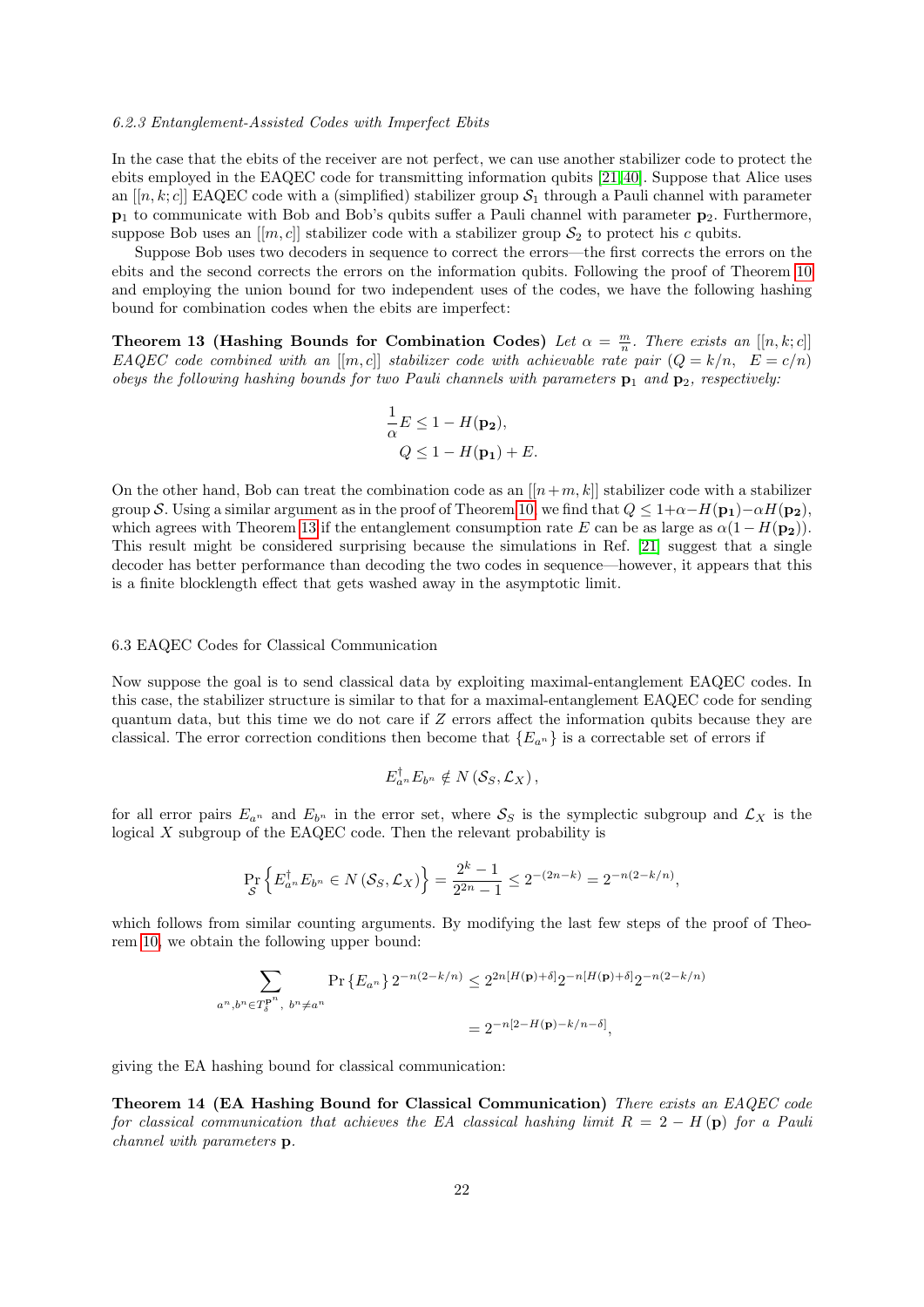# 7 Discussion

In this paper, we studied several properties of EAQEC codes, including the duality of EAQEC codes, the MacWilliams identities for EAQEC codes, and the linear programming bound on the minimum distance of an EAQEC code. We also derived the Plotkin bound and the Gilbert-Varshamov bound for EAQEC codes, together with several theorems examining the existence of EAQEC codes. Finally, we determined "weight enumerator bounds" on the block error probability when decoding according to a maximumlikelihood decoding rule, and we found that the performance of maximal-entanglement repetition and accumulator codes is comparable to the expected performance of random codes, with respect to this upper bound.

The table of upper and lower bounds on the minimum distance of any  $[[n, k, d]]$  standard stabilizer codes  $(c = 0)$  is given in [\[7\]](#page-23-2). Similar tables for EAQEC codes with  $0 < c < n - k$  can be constructed.

We proposed a construction of  $[[n, 1, n-1; n-1]]$  EA repetition codes for n even, which completes the family of EA repetition codes for any n. These EA repetition codes are the optimal codes that encode a single information qubit. We also constructed an explicit encoding circuit for these codes. We also proved the non-existence of  $[[n, 1, n; n-1]]$  or  $[[n, n-1, 2; 1]]$  codes for n even, which decreases the upper bound predicted by the linear programming bound for  $k = 1$  and n even.

We plan to explore the existence of other  $[[n, k, d; n-k]]$  codes to decrease the upper bound. Consider the possibility of a "self-dual code"  $[[n, n/2, d; n/2]]$  for n even, such that the dual code is also an  $[[n, n/2, d; n/2]]$  code with the same weight enumerators. That is,  $W_{\mathcal{L}}(x, y) = W_{\mathcal{S}_{S}}(x, y)$ . We conjecture that such self-dual codes exist. If so, the two groups  $S_S$  and  $\mathcal L$  may be equivalent up to a permutation on the qubits. Such codes would have interesting and useful properties.

Finally, we applied the idea of random stabilizer codes to prove an upper bound on the average block error rate, and we also proved several variations of the hashing bound for EAQEC codes. It should be possible to improve upon the hashing regions by exploiting degeneracy in EAQEC codes, by an approach similar to that from Ref. [\[36\]](#page-24-32).

TAB and CYL were supported in part by NSF Grant CCF-0830801. This work was supported in part by the Intelligence Advanced Research Projects Activity (IARPA) via Department of Interior National Business Center contract number D11PC20165. The U.S. Government is authorized to reproduce and distribute reprints for Governmental purposes notwithstanding any copyright annotation thereon. The views and conclusions contained herein are those of the authors and should not be interpreted as necessarily representing the official policies or endorsements, either expressed or implied, of IARPA, DoI/NBC or the U.S. Government. MMW acknowledges the support of the MDEIE (Québec) PSR-SIIRI international collaboration grant. MMW acknowledges useful discussions with Omar Fawzi and Jan Florjanczyk.

# References

- <span id="page-23-5"></span>1. Ashikhmin, A., Litsyn, S.: Upper bounds on the size of quantum codes. IEEE Trans. Inform. Theory 45(4), 1206 – 1215 (1999)
- <span id="page-23-0"></span>2. Bennett, C.H., DiVincenzo, D.P., Smolin, J.A., Wootters, W.K.: Mixed state entanglement and quantum error correction. Phys. Rev. A 54(5), 3824–3851 (1996). URL <http://arxiv.org/abs/quant-ph/9604024>
- <span id="page-23-7"></span>3. Bennett, C.H., Shor, P.W., Smolin, J.A., Thapliyal, A.V.: Entanglement-assisted classical capacity of noisy quantum channels. Phys. Rev. Lett. 83(15), 3081–3084 (1999). DOI 10.1103/PhysRevLett.83.3081
- 4. Bowen, G.: Entanglement required in achieving entanglement-assisted channel capacities. Phys. Rev. A 66, 052,313 (2002)
- <span id="page-23-4"></span>5. Brun, T.A., Devetak, I., Hsieh, M.-H.: Correcting quantum errors with entanglement. Science 314, 436–439 (2006)
- <span id="page-23-1"></span>6. Calderbank, A.R., Rains, E.M., Shor, P.W., Sloane, N.J.A.: Quantum error correction and orthogonal geometry. Phys. Rev. Lett. 78(3), 405–408 (1997). URL <http://arxiv.org/abs/quant-ph/9605005>
- <span id="page-23-2"></span>7. Calderbank, A.R., Rains, E.M., Shor, P.W., Sloane, N.J.A.: Quantum error correction via codes over GF(4). IEEE Trans. Inform. Theory 44(4), 1369–1387 (1998). URL <http://arxiv.org/abs/quant-ph/9608006>
- <span id="page-23-3"></span>8. Calderbank, A.R., Shor, P.W.: Good quantum error-correcting codes exist. Phys. Rev. A 54(2), 1098–1105 (1996). URL <http://arxiv.org/abs/quant-ph/9512032>
- <span id="page-23-8"></span>9. Devetak, I.: The private classical capacity and quantum capacity of a quantum channel. IEEE Trans. Inform. Theory 51(1), 44–55 (2005). DOI 10.1109/TIT.2004.839515
- 10. Devetak, I., Harrow, A.W., Winter, A.: A family of quantum protocols. Phys. Rev. Lett. 93(23), 230,504 (2004). DOI 10.1103/PhysRevLett.93.230504
- 11. Devetak, I., Harrow, A.W., Winter, A.: A resource framework for quantum Shannon theory. IEEE Trans. Inform. Theory 54(10), 4587–4618 (2008)
- <span id="page-23-6"></span>12. DiVincenzo, D.P., Leung, D.W., Terhal, B.M.: Quantum data hiding. IEEE Trans. Inform. Theory 48(3), 580–598 (2002)